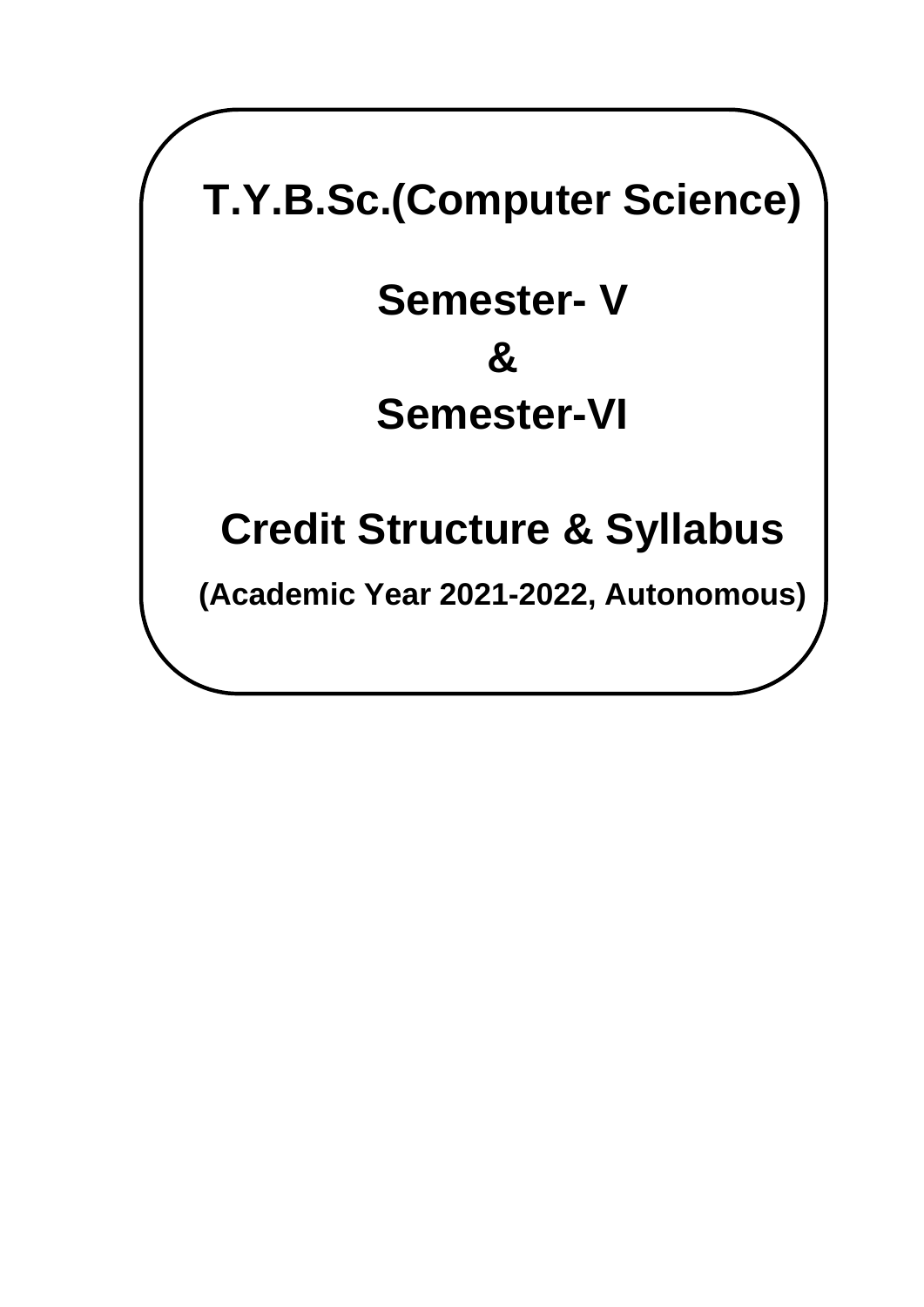# **Course Structure for T. Y. B. Sc. (Computer Science) Sem-V & VI Subject: Computer Science**

| <b>Sem</b>  | <b>Paper Code</b> | <b>Title of Paper</b>                                          | No. of<br><b>Credits</b> | <b>Exam</b> | <b>Marks</b> |
|-------------|-------------------|----------------------------------------------------------------|--------------------------|-------------|--------------|
|             | <b>CSCO3501</b>   | System Programming & Operating System                          | 3                        | 1/E         | $60 + 40$    |
|             | <b>CSCO 3502</b>  | <b>Theoretical Computer Science</b>                            | 3                        | 1/E         | $60 + 40$    |
|             | <b>CSCO3503</b>   | Computer Networks - I                                          | 3                        | 1/E         | $60 + 40$    |
| $\mathbf V$ | <b>CSCO3504</b>   | Web Development $-I$                                           | $\overline{3}$           | 1/E         | $60 + 40$    |
|             | <b>CSCO3505</b>   | Advanced Programming in Java                                   | 3                        | 1/E         | $60 + 40$    |
|             | <b>CSCO3506</b>   | <b>Object Oriented Software Engineering</b>                    | 3                        | 1/E         | $60 + 40$    |
|             | <b>CSCO3507</b>   | Lab Course I: Based on CSCO3501                                | $\overline{2}$           | 1/E         | $60 + 40$    |
|             | <b>CSCO3508</b>   | Lab Course II: Based on CSCO3505                               | $\overline{2}$           | 1/E         | $60 + 40$    |
|             | <b>CSCO3509</b>   | Lab Course III: Based on CSCO3504                              | $\overline{2}$           | I/E         | $60 + 40$    |
|             |                   | Certificate Course - III                                       | $\overline{2}$           | $---$       | ----         |
|             | <b>CSCO3601</b>   | <b>Advanced Operating System</b>                               | $\overline{3}$           | 1/E         | $60 + 40$    |
|             | <b>CSCO3602</b>   | <b>Compiler Construction</b>                                   | $\overline{3}$           | 1/E         | $60 + 40$    |
|             | <b>CSCO3603</b>   | Computer Networks - II                                         | 3                        | 1/E         | $60 + 40$    |
|             | <b>CSCO3604</b>   | Web Development-II                                             | $\overline{3}$           | 1/E         | $60 + 40$    |
| VI          | <b>CSCO3605</b>   | Advanced Java Technologies -                                   | 3                        | 1/E         | $60 + 40$    |
|             |                   | Frameworks                                                     |                          |             |              |
|             | <b>CSCO3606</b>   | Software Metrics & Project Management                          | $\overline{3}$           | 1/E         | $60 + 40$    |
|             | <b>CSCO3607</b>   | Lab Course I: Based on CSCO3601                                | $\overline{2}$           | 1/E         | $60 + 40$    |
|             | <b>CSCO3608</b>   | Lab Course II: Based on CSCO3605 &                             | $\overline{2}$           | 1/E         | $60 + 40$    |
|             |                   | Mini Project using JAVA                                        |                          |             |              |
|             | <b>CSCO3609</b>   | Lab Course III: Based on CSCO3604 &<br>Mini Project using PHP. | $\overline{2}$           | I/E         | $60 + 40$    |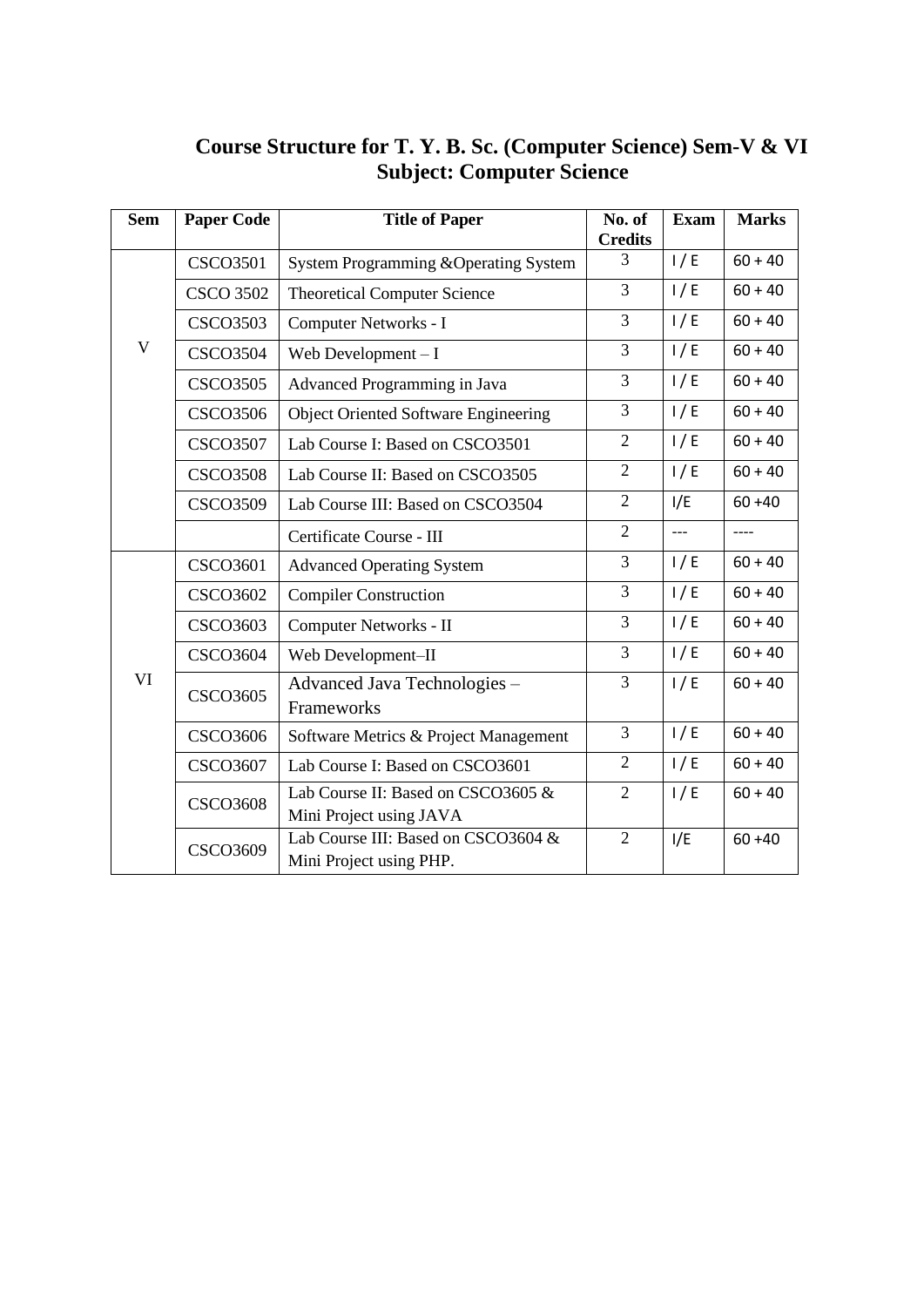# **SYLLABUS (CBCS) FOR T.Y.B. Sc. (Computer Science) (Semester- V) (w.e.f from Academic Year 2021-2022)**

**Class:** T.Y.B.Sc. (Computer Science) (Sem-V) **Paper Code:** CSCO3501 **Title of Paper:** System Programming &Operating System **Paper:** I **Credit:** 3 (4 Lectures/Week) **No. of lectures:** 48

**Aim**: To understand the design and implementation issues of System programs that play an important role in program development. And also to understand the design and implementation issues of Operating System.

### **Objectives**:

- To understand the design structure of Assembler and macro processor for an hypothetical simulated computer.
- To understand the working of linkers and loaders.
- To understand Complexity of Operating system as a software. .
- To understand design issues related to process management and various related algorithms
- To understand design issues related to memory management and various related algorithms
- To understand design issues related to file management and various related algorithms.

# **Learning Outcome:**

After the completion of this course student to should understand the basic structure of Operating System

| Unit<br>No. | <b>Chapter name with Topics</b>                                          | No. of<br><b>Lectures</b><br><b>Required</b> |
|-------------|--------------------------------------------------------------------------|----------------------------------------------|
| 1.          | <b>Introduction to System Programming</b>                                | 08                                           |
|             | 1.1. Types of program – System program and Application program. 1.2.     |                                              |
|             | Difference between system programming and application programming.       |                                              |
|             | 1.3. Elements of Programming environment - Editor, Preprocessor,         |                                              |
|             | Assembler, Compiler, Interpreter, Linker and Loader, Debugger, Device    |                                              |
|             | drivers, Operating System.                                               |                                              |
|             | 1.4. Simulation of simple computer smac0 (hypothetical computer) -       |                                              |
|             | Memory, Registers, Condition Codes, Instruction format, Instruction Set, |                                              |
|             | smac0 programs.                                                          |                                              |
| 2.          | <b>Operating System as System Software</b>                               | 06                                           |
|             | 2.1 What Operating Systems Do - User View, System View, Defining         |                                              |
|             | <b>OS</b>                                                                |                                              |
|             | 2.2 Computer System Architecture – Single processor system,              |                                              |
|             | Multiprocessor systems, Clustered Systems                                |                                              |
|             | 2.3 Operating System Operations – Dual mode operation, Timer             |                                              |
|             | 2.4 Process Management<br>2.5 Memory Management                          |                                              |
|             | 2.6 Storage Management - File system management, Mass storage            |                                              |
|             | management, Cashing, I/O systems                                         |                                              |
|             | 2.7 Protection and Security                                              |                                              |
|             | 2.8 Distributed Systems                                                  |                                              |
|             | 2.9 Special Purpose System - Real time embedded systems, Multimedia      |                                              |
|             | systems, Handheld systems,                                               |                                              |
|             | 2.10 Computer Environment – Traditional computing, Client server         |                                              |
|             | computing, Peer to peer Computing                                        |                                              |
|             |                                                                          |                                              |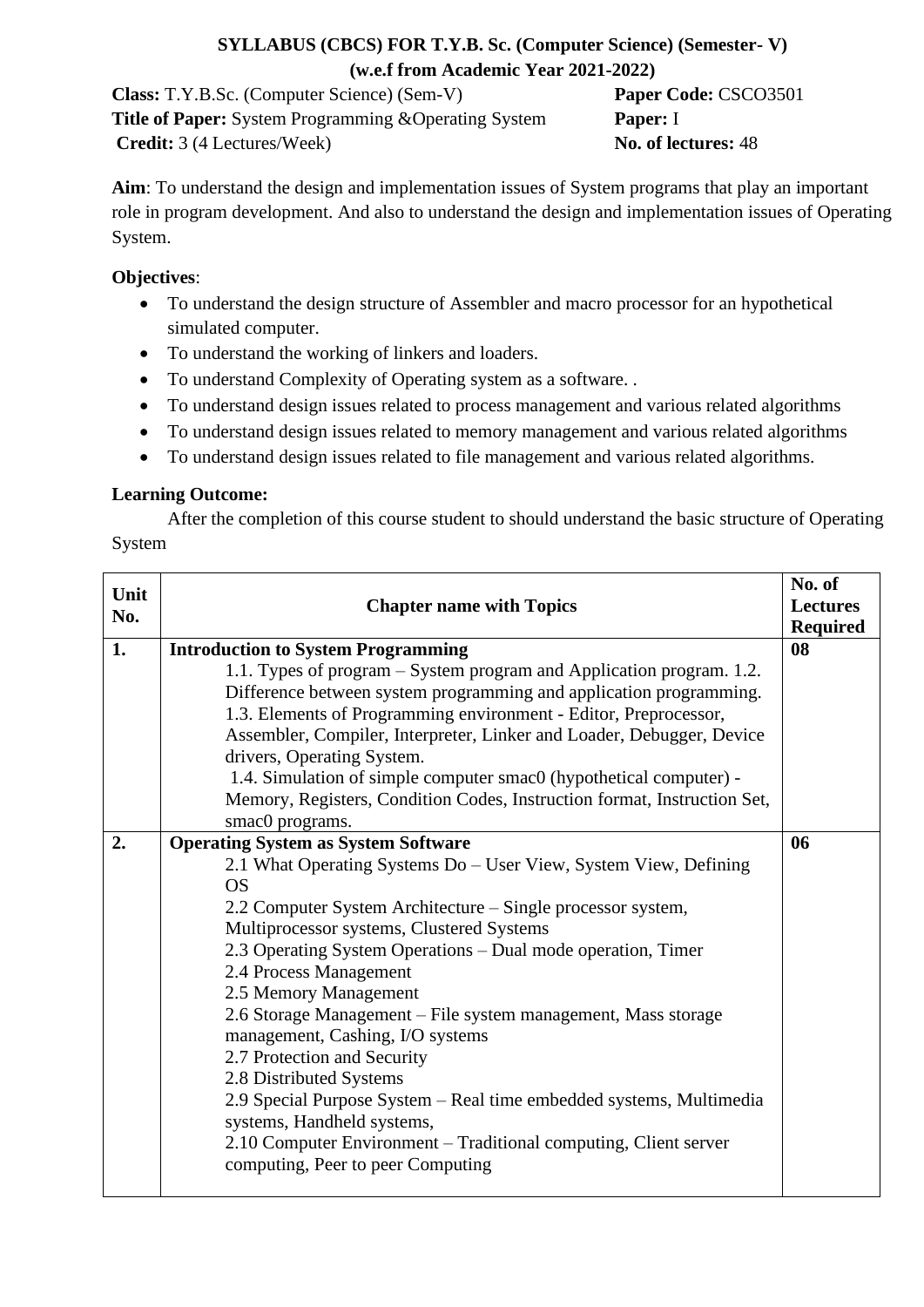| 3. | <b>System Structure</b>                                                  | 02             |
|----|--------------------------------------------------------------------------|----------------|
|    | 3.1 Operating System Services                                            |                |
|    | 3.2 User Operating-System Interface – Command interpreter, GUI           |                |
|    | 3.3 System Calls                                                         |                |
|    | 3.4 Types of System Calls - Process control, File management, Device     |                |
|    | management, Information maintenance, Communication, Protection           |                |
| 4. | <b>Process Management</b>                                                | 0 <sub>5</sub> |
|    | 4.1 Process Concept - The process, Process states, Process control       |                |
|    | block.                                                                   |                |
|    | 4.2 Process Scheduling – Scheduling queues, Schedulers, context switch   |                |
|    | 4.3 Operations on Process – Process creation with program using fork(),  |                |
|    | Process termination                                                      |                |
|    | 4.4 Inter-process Communication – Shared memory system, Message          |                |
|    | passing systems.                                                         |                |
| 5. | <b>Process Scheduling</b>                                                | <b>10</b>      |
|    | 5.1 Basic Concept – CPU-I/O burst cycle, CPU scheduler, Preemptive       |                |
|    | scheduling, Dispatcher                                                   |                |
|    | 5.2 Scheduling Criteria                                                  |                |
|    | 5.3 Scheduling Algorithms – FCFS, SJF, Priority scheduling, Round-       |                |
|    | robin scheduling, Multiple queue scheduling, Multilevel feedback queue   |                |
|    | scheduling.                                                              |                |
|    | 5.4 Multithreaded Programming                                            |                |
|    | 5.5 Multithreading Models 6.6 Thread Scheduling                          |                |
| 6. | <b>Multithreaded Programming</b>                                         | 06             |
|    | 6.1 Overview                                                             |                |
|    |                                                                          |                |
|    | 6.2 Multithreading Model                                                 |                |
|    | 6.3 Thread Libraries P-Tread, Java Thread                                |                |
|    | 6.4 Thread Life Cycle                                                    |                |
| 7. | <b>Process Synchronization</b>                                           | 04             |
|    | 7.1 Background                                                           |                |
|    | 7.2 Critical Section Problem                                             |                |
|    | 7.3 Semaphores: Usage, Implementation                                    |                |
|    | 7.4 Classic Problems of Synchronization - The bounded                    |                |
|    | buffer problem, The reader writer problem, The dining                    |                |
|    | philosopher problem                                                      |                |
| 8. | <b>Deadlocks</b>                                                         | 08             |
|    | 8.1 System model                                                         |                |
|    | 8.2 Deadlock Characterization - Necessary conditions,                    |                |
|    | Resource allocation graph                                                |                |
|    | 8.3 Deadlock Prevention                                                  |                |
|    | 8.4 Deadlock Avoidance - Safe state, Resource allocation                 |                |
|    | graph algorithm, Banker's Algorithm                                      |                |
|    | 8.5 Deadlock Detection                                                   |                |
|    | 8.6 Recovery from Deadlock – Process termination,<br>Resource preemption |                |

Reference Books:

1. Siberchatz, Galvin, Gagne Operating System Concepts (8th Edition).

2. Pabitra Pal ChoudharyOperating Systems : Principles and Design (PHI Learning Private

Limited)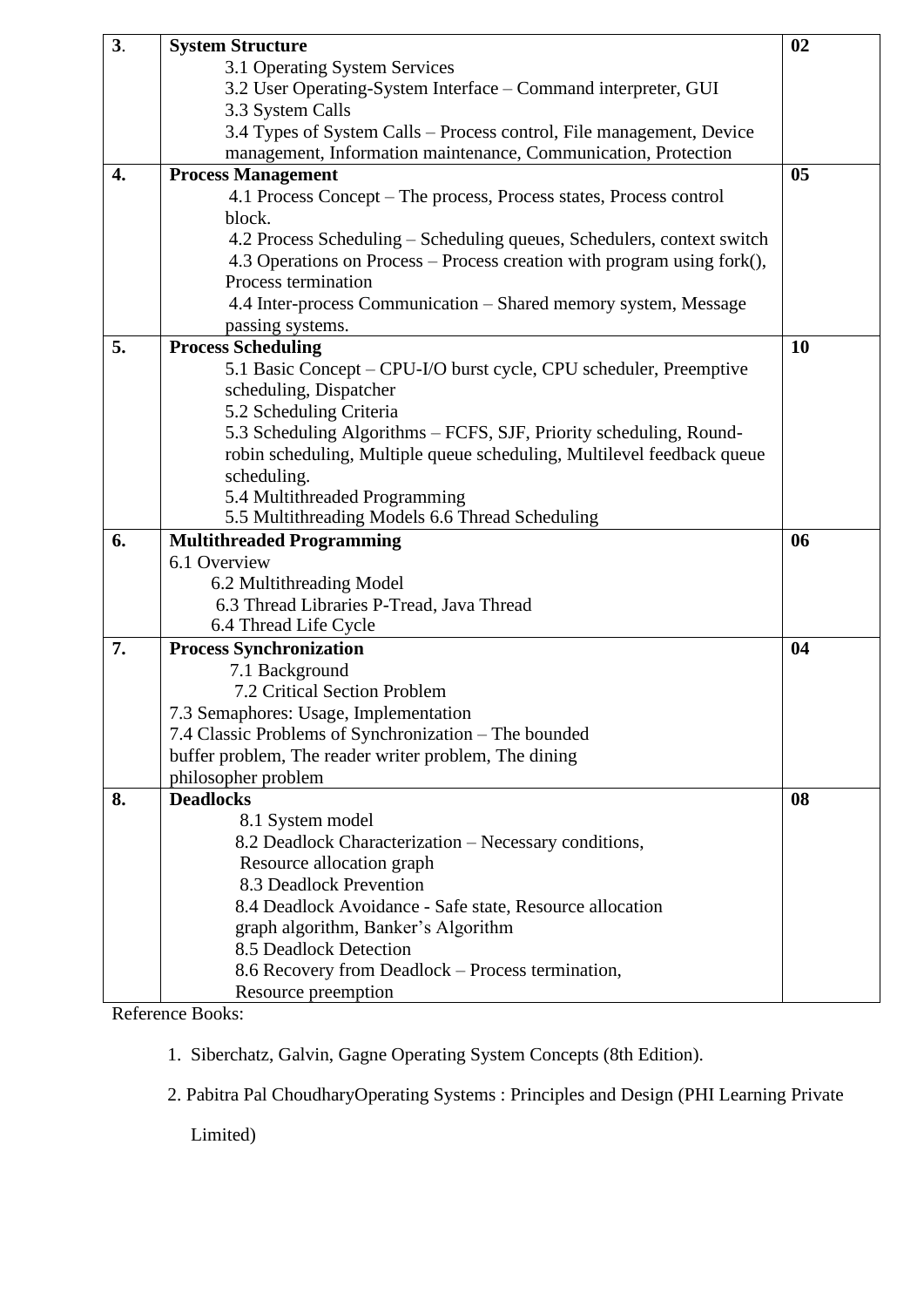# **SYLLABUS (CBCS) FOR T. Y. B. Sc. (Computer Science) Sem-V (w.e.f June, 2021) Academic Year 2021-2022**

**Class :** T.Y. B. Sc.(Computer Science) (Semester- V) **Paper Code :** CSCO3502

**Subject :** Theoretical Computer Science **Paper** : II

**Credit :** 3 (4 Lectures/week) **No. of lectures :** 48

# **Prerequisite:**

- Sets, Operations on sets, Finite & infinite sets Formal Language
- Relation, Equivalence Relation,(reflexive, transitive and symmetric closures)

**Learning Objectives:** Students successfully completing this course will be able:

- To have an understanding of finite state and pushdown automata.
- To have a knowledge of regular languages and context free languages.
- To know the relation between regular language, context free language and corresponding recognizers.
- To study the Turing machine and classes of problems.

**Learning Outcome:** Knowledge of automata, formal language theory and computability

| <b>Units</b> | <b>Topic Contents</b>                                             | <b>No. of Lectures</b> |
|--------------|-------------------------------------------------------------------|------------------------|
| Unit -I      | <b>Finite Automata</b>                                            |                        |
|              | 2.1 Deterministic finite Automaton – Definition, DFA as           |                        |
|              | Language recognizer, DFA as a pattern recognizer.                 |                        |
|              | 2.2 Nondeterministic finite automaton – Definition and Ex         |                        |
|              | 2.3 NFA TO DFA                                                    |                        |
|              | 2.4 NFA with $\varepsilon$ - transitions Definition and Examples. | 15                     |
|              | 2.5 NFA with ε-Transitions to DFA & Examples                      |                        |
|              | 2.6 Finite automaton with output – Mealy and Moore machine,       |                        |
|              | Definition and Examples.                                          |                        |
|              | 2.7 Minimization of DFA, Algorithm & Problem using Table          |                        |
|              | Method.                                                           |                        |
| Unit $-II$   | <b>Regular Languages</b>                                          |                        |
|              | 3.1 Regular language-Definition and Examples.                     |                        |
|              | 3.2 Conversion of RE To FA-Examples.                              |                        |
|              | 3.3 Pumping lemma for regular languages and applications.         |                        |
|              | 3.4 Closure properties of regular Languages                       | 5                      |
|              | (Union, Concatenation, Complement, Intersection and               |                        |
|              | Kleene closure)                                                   |                        |
| Unit $-$     | <b>Context Free Grammar and Languages</b>                         |                        |
| III          | 4.1 Grammar - Definition and Examples.                            |                        |
|              | 4.2 Derivation-Reduction - Definition and Examples.               |                        |
|              | 4.3 Chomsky Hierarchy.                                            |                        |
|              | 4.4 CFG : Definition & Examples. LMD, RMD, ,Parse Tree            |                        |
|              | 4.5 Ambiguous Grammar : Concept & Examples.                       |                        |
|              | 4.6 Simplification of CFG :                                       |                        |
|              | 4.6.1 Removing Useless Symbols,                                   | 12                     |
|              | 4.6.2 Removing unit productions                                   |                        |
|              | 4.6.3 Removing $\epsilon$ productions & Nullable symbols          |                        |
|              | 4.7 Normal Forms:                                                 |                        |
|              | 4.7.1 Chomsky Normal Form (CNF) Method & Problem                  |                        |
|              | 4.7.2 Greibach Normal form (GNF) Method & Problem                 |                        |
|              | 4.8 Regular Grammar : Definition.                                 |                        |
|              | 4.8.1 Left linear and Right Linear Grammar-Definition and         |                        |
|              | Example.                                                          |                        |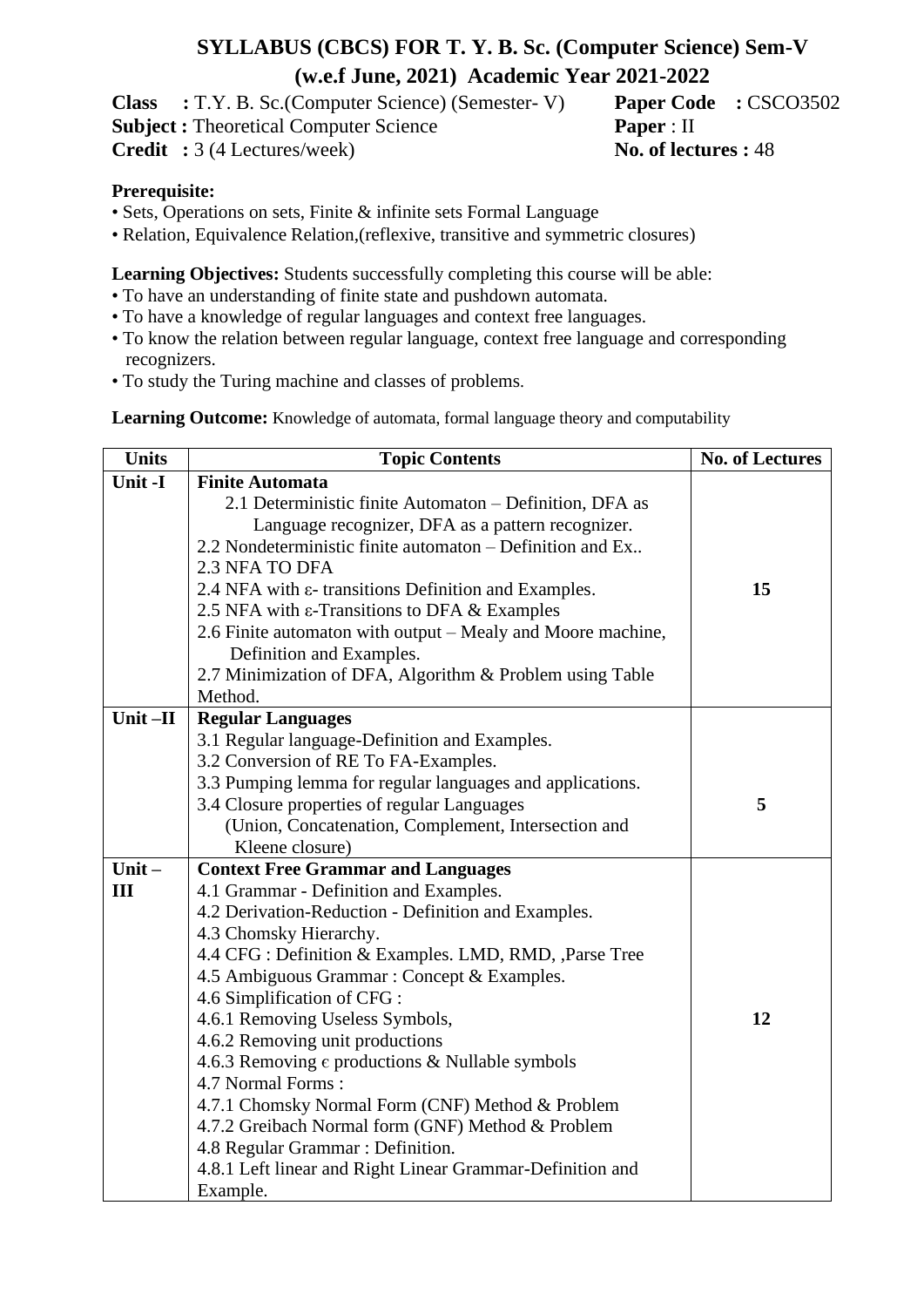| 4.8.2 Equivalence of FA & Regular Grammar                      |    |
|----------------------------------------------------------------|----|
| 4.8.2.1 Construction of regular grammar equivalent to a given  |    |
| <b>DFA</b>                                                     |    |
| 4.8.2.2 Construction of a FA from the given right linear       |    |
| grammar                                                        |    |
| 4.9 Closure Properties of CFL's(Union, concatenation and Kleen |    |
| closure) Method and examples                                   |    |
| Unit-IV   Push Down Automaton                                  |    |
| 5.1 Definition of PDA and examples                             |    |
| 5.2 Construction of PDA using empty stack and final State      |    |
| method: Examples using stack method                            |    |
| 5.3 Definition DPDA & NPDA, their correlation and Examples     | 6  |
| of NPDA                                                        |    |
| 5.4 CFG (in GNF) to PDA : Method and examples                  |    |
| Unit – $V$ Turing Machine                                      |    |
| 6.1 The Turing Machine Model and Definition of TM              |    |
| 6.2 Design of Turing Machines                                  |    |
| 6.3 Problems on language recognizers.                          |    |
| 6.4 Language accepted by TM                                    |    |
| 6.5 Recursive Languages                                        | 10 |
| 6.5.1. Recursive and Recursively enumerable Languages.         |    |
| 6.5.2. Difference between recursive and recursively enumerable |    |
| language.                                                      |    |
| 6.6 Turing Machine Limitations                                 |    |
| 6.7 Decision Problem, Undecidable Problem, Halting Problem     |    |
| of TM                                                          |    |

# **References :-**

1.Introduction to Automata theory, Languages and computation By John E. Hopcroft and Jeffrey

Ullman – Narosa Publishing House.

- 2. Introduction to Automata theory, Languages and computation By John Hopcroft, Rajeev Motwani and Jeffrey Ullman –Third edition Pearson Education
- 3. Introduction to Computer Theory Daniel I. A. Cohen 2nd edition John Wiley & Sons
- 4. Theory of Computer Science (Automata, Language & Computation) K. L. P. Mishra & N. Chandrasekaran, PHI Second Edition
- 5. Introduction to Languages and The Theory of Computation John C. Martin TMH, Second Edition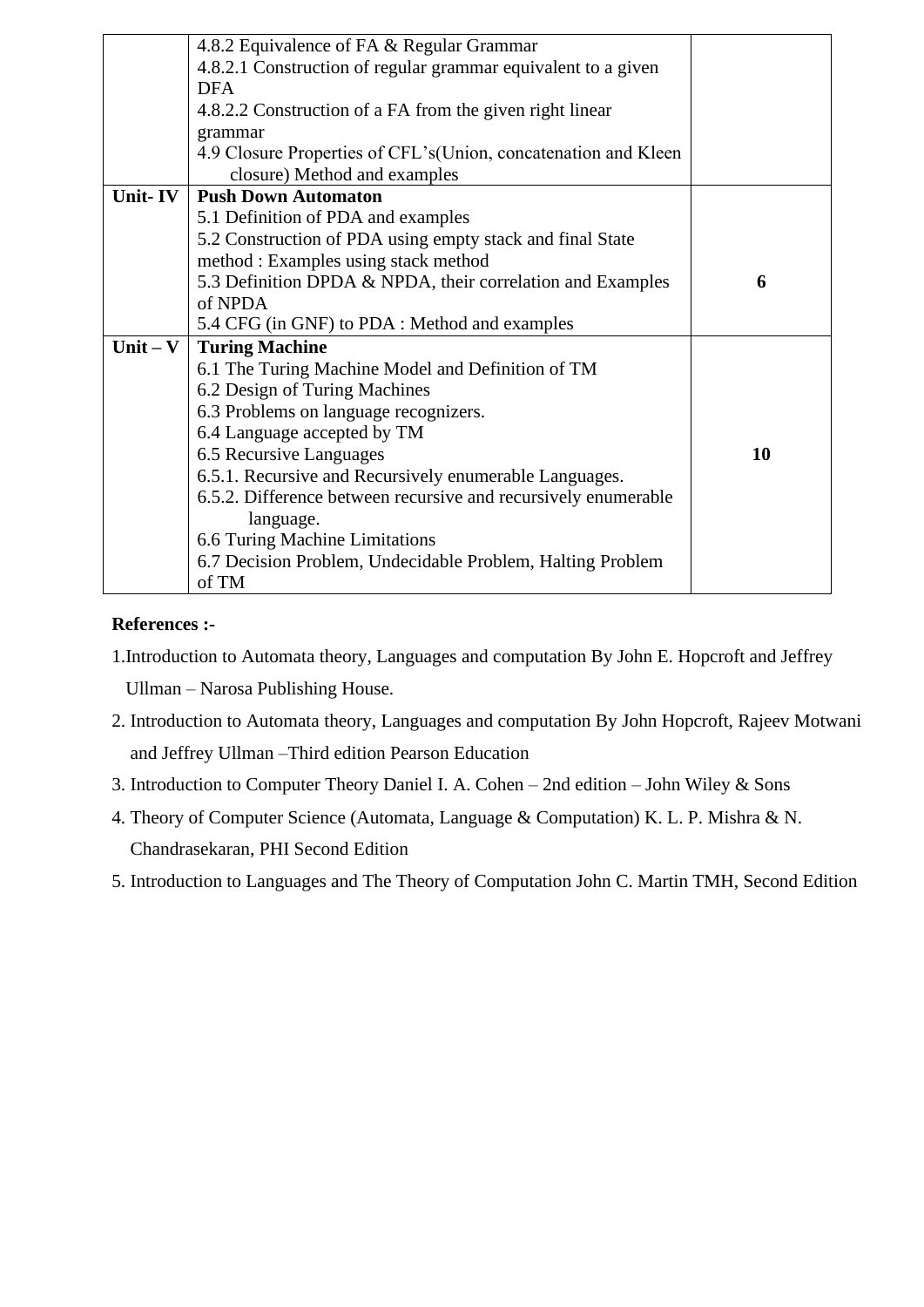#### **SYLLABUS (CBCS) FOR T.Y.B.Sc. (Computer Science) (SEM-V) (w.e.f. A.Y.-2021-2022)**

**Class:** T.Y.B.Sc. (Computer Science)(Semester-V) **Paper Code:** COMP3503

**Title of paper:** Computer Network-I **Paper:** III

**Credit** -3 (4 Lect./Week) **No. of Lectures:** 48

**Pre-requisites:** Basics knowledge of computer

**Objectives:** This course will prepare students in Basic networking concepts.

**1.** Understand different types of networks, various topologies and application of networks.

**2.** Understand types of addresses, data communication.

**3.** Understand the concept of networking models, protocols, functionality of each layer.

**4.** Learn basic networking hardware and tools.

**5.** Understand wired and wireless networks, its types, functionality of layer.

Learning Outcomes : Equip with knowledge and learn the skills necessary to support for their Career in Network Security

| <b>Units</b> | <b>Title &amp; Contents</b>                                               | No. of          |
|--------------|---------------------------------------------------------------------------|-----------------|
| No.          |                                                                           | <b>Lectures</b> |
| $\mathbf I$  | <b>Introduction to Computer Network</b>                                   |                 |
|              | <b>Computer Networks- Goals, applications</b>                             |                 |
|              | Network Hardware's – Broadcast and point to point.                        |                 |
|              | Topology – Star, Bus, Mesh, Ring etc.                                     |                 |
|              | Network Types : LAN, MAN, WAN, Wireless Network, internetwork             | 08              |
|              | Data Communication - Definition, Components, data representation, Data    |                 |
|              | flow., Protocols and Standards Defacto, Dejure standard                   |                 |
|              | Network Software- Protocol Hierarchies, Design issues of the layer,       |                 |
|              | Connection and connectionless services,                                   |                 |
| $\mathbf{I}$ | <b>Network Models</b>                                                     |                 |
|              | Reference Model - OSI Reference Model, TCP/IP Reference Model,            | 04              |
|              | Comparison of OSI & TCP/IP Model,                                         |                 |
|              | Addressing - Physical, Logical and Port addresses                         |                 |
| III          | <b>Transmission Media</b>                                                 |                 |
|              | Guided Media - Twisted pair cable, Coaxial Cable, Fiber optic cable       | 04              |
|              | Unguided Media - Radio Waves, Micro wave Transmission, Infrared,          |                 |
|              | <b>Light wave Transmission</b>                                            |                 |
| IV           | <b>Lower layers: Physical and Data link layers</b>                        |                 |
|              | Communication at the physical layer, Data and signals.                    |                 |
|              | Transmission Impairment, Data rate limits, Performance                    |                 |
|              | <b>Transmission Modes.</b>                                                |                 |
|              | Switching - Circuit, Message and Packet Switching.                        |                 |
|              | Design issues of Data Link Layer, Services - Framing, Error control, Flow |                 |
|              | Control, Congestion Control, Link layer addressing.                       | 18              |
|              | Data link Protocols – simplex, stop and wait and stop and wait Automatic  |                 |
|              | Repeat Request (ARQ).                                                     |                 |
|              | Sliding Window Protocols – One-bit sliding window protocol, Pipeline      |                 |
|              | technique, Go back N and Selective Repeat Automatic Repeat Request        |                 |
|              | with comparison. DLL Protocols - HDLC, PPP                                |                 |
|              | Physical and Data link layer devices - Repeater, Hubs, Bridge             |                 |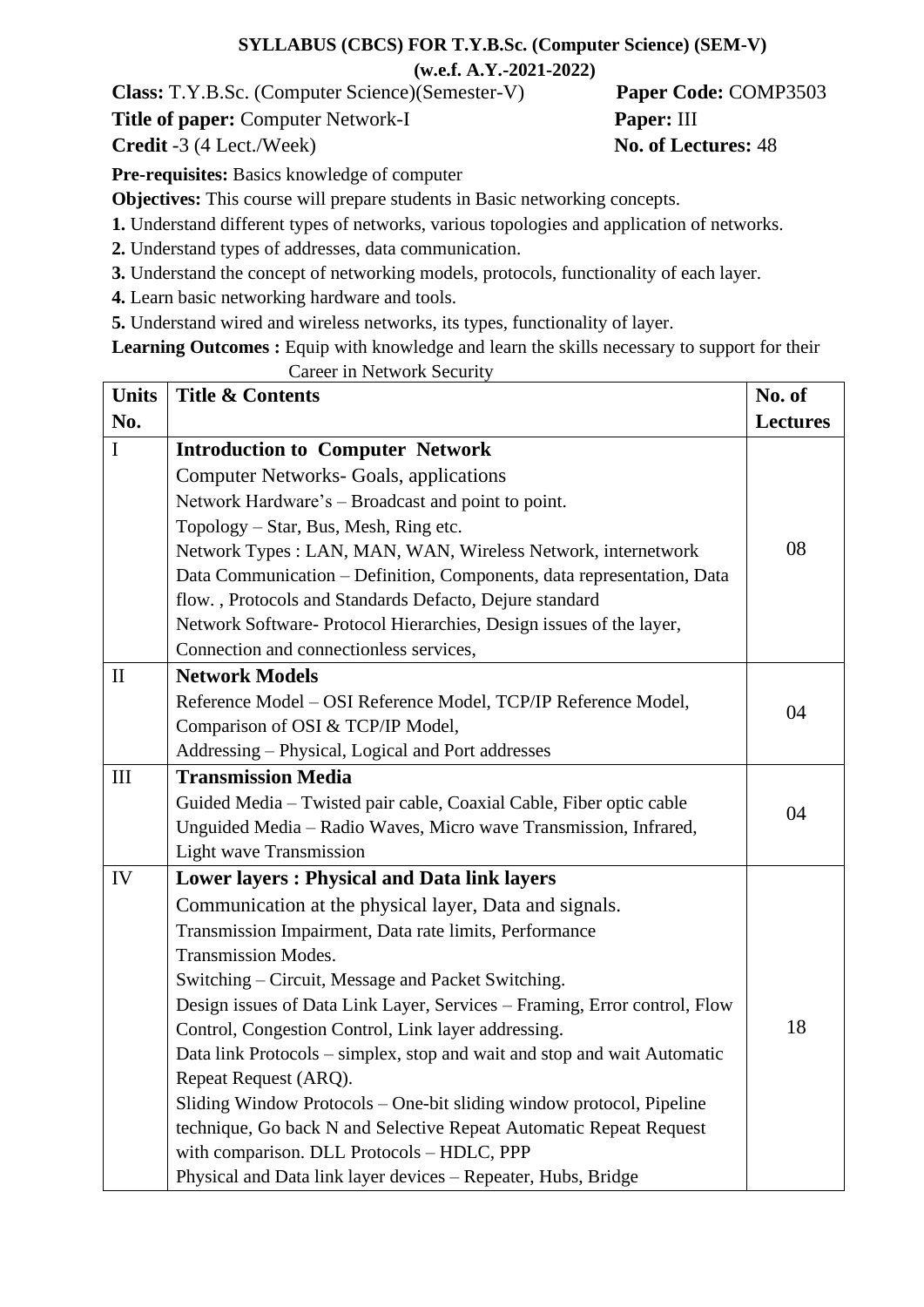| V                                                                          | The Medium Access Sub layer                                           |    |  |  |
|----------------------------------------------------------------------------|-----------------------------------------------------------------------|----|--|--|
|                                                                            | Introduction., Random Access Protocols – ALOHA – Pure & Slotted       |    |  |  |
|                                                                            | CSMA – 1 Persistent, P-persistent and non-persistent CSMA/CD,         | 07 |  |  |
|                                                                            | CSMA/CA., Controlled Access – Reservation, Polling and Token Passing, |    |  |  |
|                                                                            | Channelization - FDMA, TDMA, CDMA                                     |    |  |  |
| VI                                                                         | <b>Wired and Wireless LAN</b>                                         |    |  |  |
|                                                                            | IEEE Standards, changes in the standard – bridged Ethernet,           |    |  |  |
|                                                                            | switched Ethernet, full duplex Ethernet.                              |    |  |  |
|                                                                            | Fast Ethernet, Gigabit Ethernet, Ten-Gigabit Ethernet: Goals, MAC     |    |  |  |
|                                                                            | Sublayer, Topology and Implementation.                                | 07 |  |  |
|                                                                            | Backbone Network - Bus backbone, Star backbone, Remote LANs           |    |  |  |
|                                                                            | Virtual LANs: Membership, configuration, communication, Advantages.   |    |  |  |
|                                                                            | Wireless LAN - IEEE 802.11 Architecture – BSS, ESS, Station Types,    |    |  |  |
|                                                                            | Bluetooth Architecture – Piconet, Scatternet                          |    |  |  |
|                                                                            | <b>Reference Books:</b>                                               |    |  |  |
| 1) Computer Networks by Andrew Tanenbaum, Pearson Education. [4th Edition] |                                                                       |    |  |  |
|                                                                            | 2) Data Communication and Networking by Behrouz Forouzan,             |    |  |  |
| TATA McGraw Hill. [4 <sup>th</sup> /5 <sup>th</sup> Ed.]                   |                                                                       |    |  |  |
|                                                                            | 3) Networking All In One Dummies Wiley Publication. [5th Edition]     |    |  |  |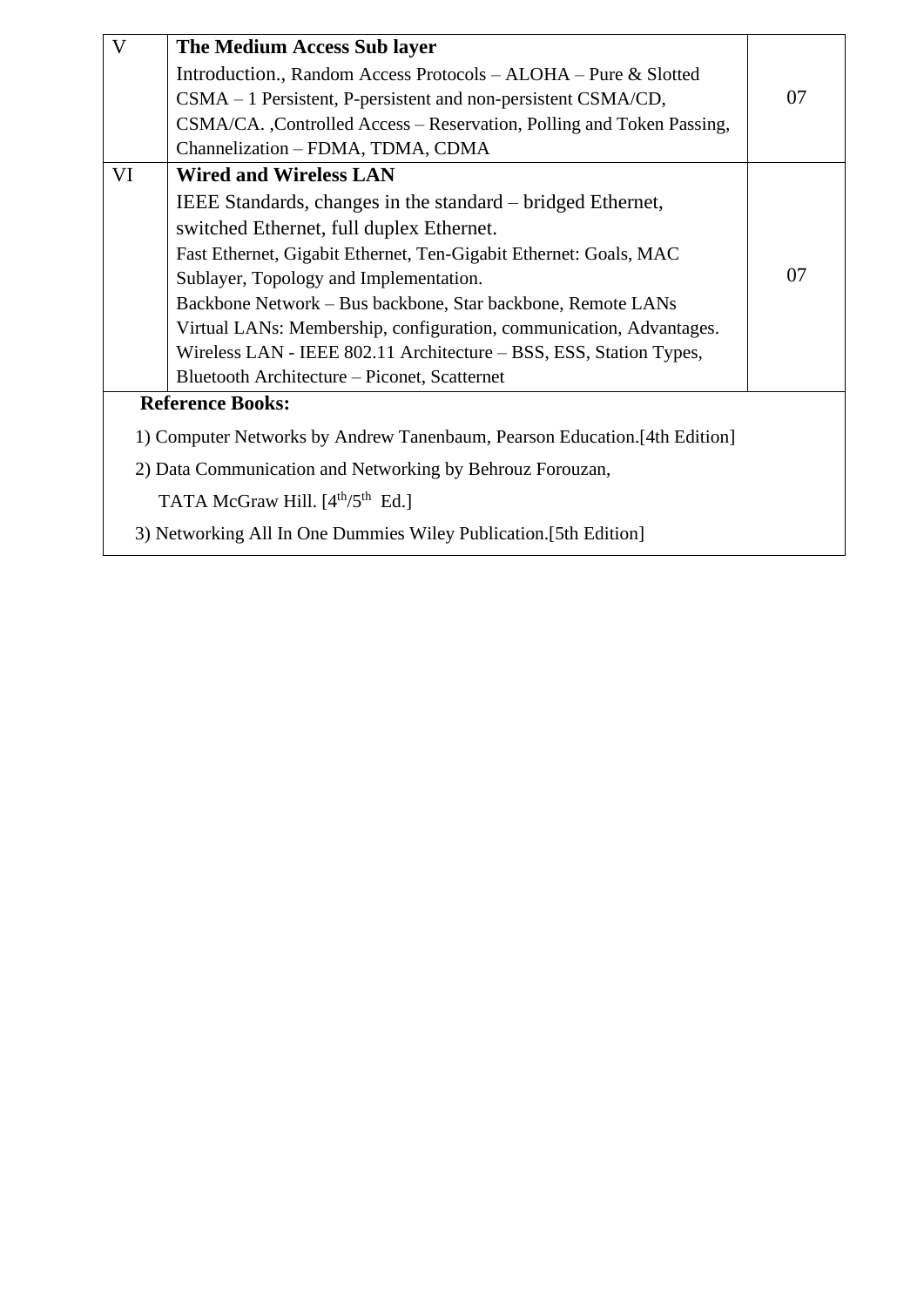### **SYLLABUS (CBCS) FOR T.Y.B.Sc. (Computer Science) (Semester-V) (w.e.f. from Academic Year 2021-2022)**

**Class :** T.Y.B.Sc. (Computer Science) (Sem-V) **Paper Code :** CSCO3504 **Title of Paper :** Web Development-I **Paper :** IV **Credits** : 03 (4 Lectures/Week) **No. of lectures :** 48

**Prerequisite** : Know HTML Programming **Objectives** :

- $\triangleright$  To design dynamic, interactive web pages.
- $\triangleright$  To learn the server side scripting language.
- $\triangleright$  To learn database connectivity with PHP

**Outcome** : On completion of the course, student will be able to understand how to develop dynamic and interactive web pages.

| <b>Chapter</b> | <b>Chapter name with Topics</b>                    | <b>No. of Lectures</b> |
|----------------|----------------------------------------------------|------------------------|
| No.            |                                                    | <b>Required</b>        |
| 1.             | <b>Introduction to PHP</b>                         | 04                     |
|                | 1.1 HTTP basics, Web Server, Web Browser           |                        |
|                | 1.2 Introduction to PHP(Why PHP?)                  |                        |
|                | 1.3 What does PHP do?                              |                        |
|                | 1.4 Lexical structure                              |                        |
|                | 1.5 Language basics                                |                        |
| 2.             | <b>Function and String</b>                         | 08                     |
|                | 2.1 Defining and calling a function                |                        |
|                | 2.2 Default parameters                             |                        |
|                | 2.3 Variable parameters, Missing parameters        |                        |
|                | 2.4 Variable function, Anonymous function          |                        |
|                | 2.5 Types of strings in PHP                        |                        |
|                | 2.6 Printing functions                             |                        |
|                | 2.7 Encoding and escaping                          |                        |
|                | 2.8 Comparing strings                              |                        |
|                | 2.9 Manipulating and searching strings             |                        |
|                | 2.10 Regular Expressions                           |                        |
|                |                                                    |                        |
| 3.             | <b>Arrays</b>                                      | 06                     |
|                | 3.1 Indexed Vs Associative arrays                  |                        |
|                | 3.2 Identifying elements of an array               |                        |
|                | 3.3 Storing data in arrays                         |                        |
|                | 3.4 Multidimensional arrays                        |                        |
|                | 3.5 Extracting multiple values                     |                        |
|                | 3.6 Converting between arrays and variables        |                        |
|                | 3.7 Traversing arrays                              |                        |
|                | 3.8 Sorting                                        |                        |
|                | 3.9 Action on entire arrays                        |                        |
|                | 3.10 Using arrays                                  |                        |
| 4.             | <b>Introduction to Object Oriented Programming</b> | 16                     |
|                | 4.1 Classes and Objects                            |                        |
|                | 4.2 Inheritance                                    |                        |
|                | 4.3 Interfaces                                     |                        |
|                | 4.4 Encapsulation                                  |                        |
|                | 4.5 Traits                                         |                        |
|                | 4.6 Autoloading classes                            |                        |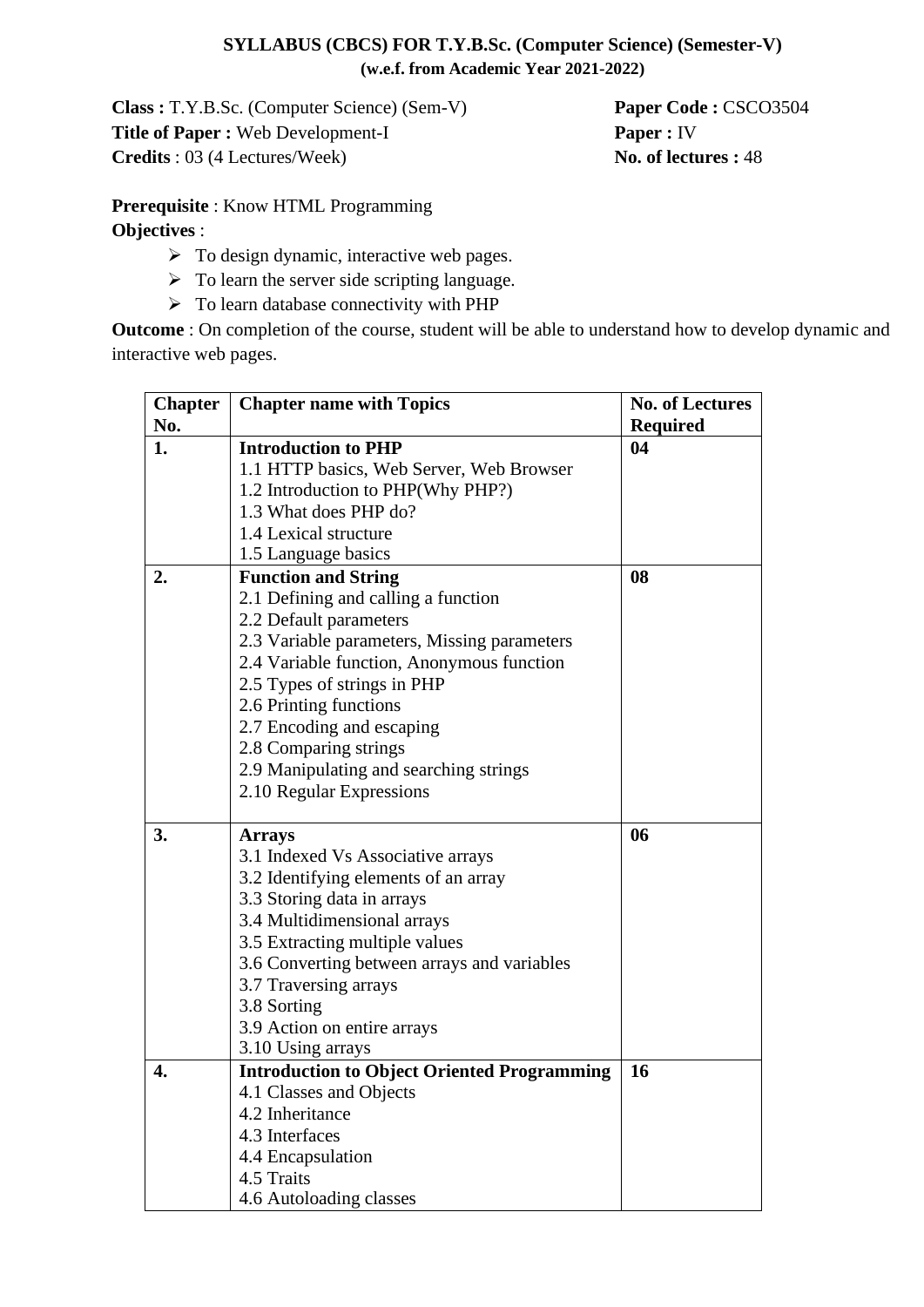|    | 4.7 Exception handling<br>4.8 Predefined exceptions                        |    |
|----|----------------------------------------------------------------------------|----|
|    | 4.9 Namespaces in OOP in PHP<br>4.10 Predefined PHP classes and interfaces |    |
| 5. | Databases (PHP-PostgreSQL)                                                 | 14 |
|    | 5.1 Introduction to PDO                                                    |    |
|    | 5.2 Installing PDO                                                         |    |
|    | 5.3 Predefined constants                                                   |    |
|    | 5.4 Supported databases                                                    |    |
|    | 5.5 The PDO class                                                          |    |
|    | 5.6 PDO class methods                                                      |    |
|    | 5.7 Security using PDO                                                     |    |
|    | 5.8 PDOStatement class                                                     |    |
|    | 5.9 Create, Read, Update and Delete (CRUD)                                 |    |
|    | operations                                                                 |    |

# **References** :

1. Kevin Tatroe, Peter MacIntyre (2020), Programming PHP : Creating Dynamic Web Pages(4<sup>th</sup> ed.). O'Reilly.

# **Web References** :

- 1. https:/[/www.php.net/manual/en/manual.php](http://www.php.net/manual/en/manual.php)
- 2. https:/[/www.php-fig.org/](http://www.php-fig.org/)
- 3. https://phptherightway.com
- 4. https://w3schools.com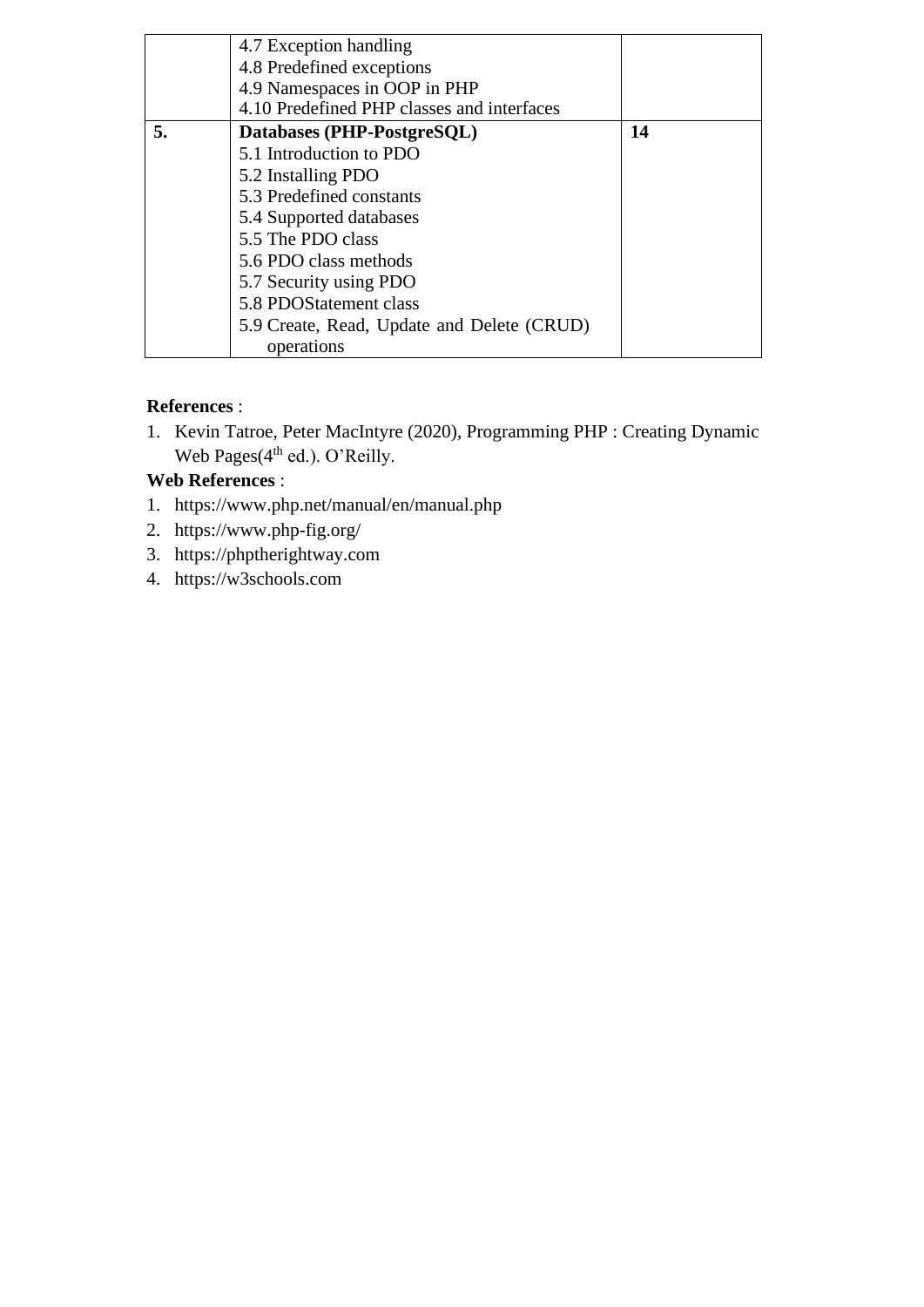# **SYLLABUS (CBCS) FOR T.Y.B. Sc. (Computer Science) (Semester- V) (w.e.f from Academic Year 2021-2022)**

**Class:** T.Y.B.Sc. (Computer Science) (Sem-V) **Paper Code:** CSCO3505 **Title of Paper:** Advanced Java Programming **Paper:** V **Credit:** 3 (4 Lectures/Week) **No. of lectures:** 48

**Aim**: Advanced Java is everything that goes beyond Core Java – most importantly the APIs defined in Java Enterprise Edition, includes Swing, Database Servlet programming, Web Services, the Persistence API, etc. It is a Web & Enterprise application development platform which basically follows client  $\&$ server architecture.

## **Objectives**:

- To learn Swing and Database programming using Java
- To study web development concept using Servlet and JSP
- To learn socket programming concept

## **Learning Outcome:**

After the completion of this course student is capable to develop standalone computer application as well as web-based application.

| Unit |                                                                   | <b>No. of Lectures</b> |
|------|-------------------------------------------------------------------|------------------------|
| No.  | <b>Chapter name with Topics</b>                                   | <b>Required</b>        |
| 1.   | <b>User Interface Components with AWT and Swing</b>               | 10                     |
|      | 1.1 What is AWT? What is Swing? Difference between AWT and        |                        |
|      | Swing.                                                            |                        |
|      | 1.2 The MVC Architecture and Swing                                |                        |
|      | 1.3 Layout Manager and Layouts, The JComponent class              |                        |
|      | 1.4 Components - JButton, JLabel, JText, JTextArea, JCheckBox and |                        |
|      | JRadioButton, JList, JComboBox, JMenu and JPopupMenu Class,       |                        |
|      | JMenuItem and JCheckBoxMenuItem, JRadioButtonMenuItem             |                        |
|      | ,JScrollBar                                                       |                        |
|      | 1.5 Dialogs (Message, confirmation, input), JFileChooser,         |                        |
|      | <b>JColorChooser</b>                                              |                        |
|      | 1.6 Event Handling: Event sources, Listeners                      |                        |
|      | 1.7 Mouse and Keyboard Event Handling                             |                        |
|      | 1.8 Adapters                                                      |                        |
|      | 1.9 Anonymous inner class                                         |                        |
| 2.   | <b>Database Programming</b>                                       | 10                     |
|      | 2.1 The design of jdbc, jdbc configuration                        |                        |
|      | 2.2 Types of drivers                                              |                        |
|      | 2.3 Executing sql statements, query execution                     |                        |
|      | 2.4 Scrollable and updatable result sets                          |                        |
|      | 2.5 Metadata - DatabaseMetadata, ResultSetMetadata                |                        |
|      | 2.6 Transactions – commit(), rollback(), SavePoint                |                        |
| 3.   | <b>Servlet</b>                                                    | 12                     |
|      | 3.1 Introduction to Servlet and Hierarchy of Servlet              |                        |
|      | 3.2 Life cycle of servlet                                         |                        |
|      | 3.3 Tomcat configuration (Note: Only for Lab Demonstration)       |                        |
|      | 3.4 Handing get and post request (HTTP)                           |                        |
|      | 3.5 Handling a data from HTML to servlet                          |                        |
|      | 3.6 Retriving a data from database to servlet                     |                        |
|      | 3.7 Session tracking - User Authorization, URL rewriting, Hidden  |                        |
|      | form fields, Cookies and HttpSession                              |                        |
|      |                                                                   |                        |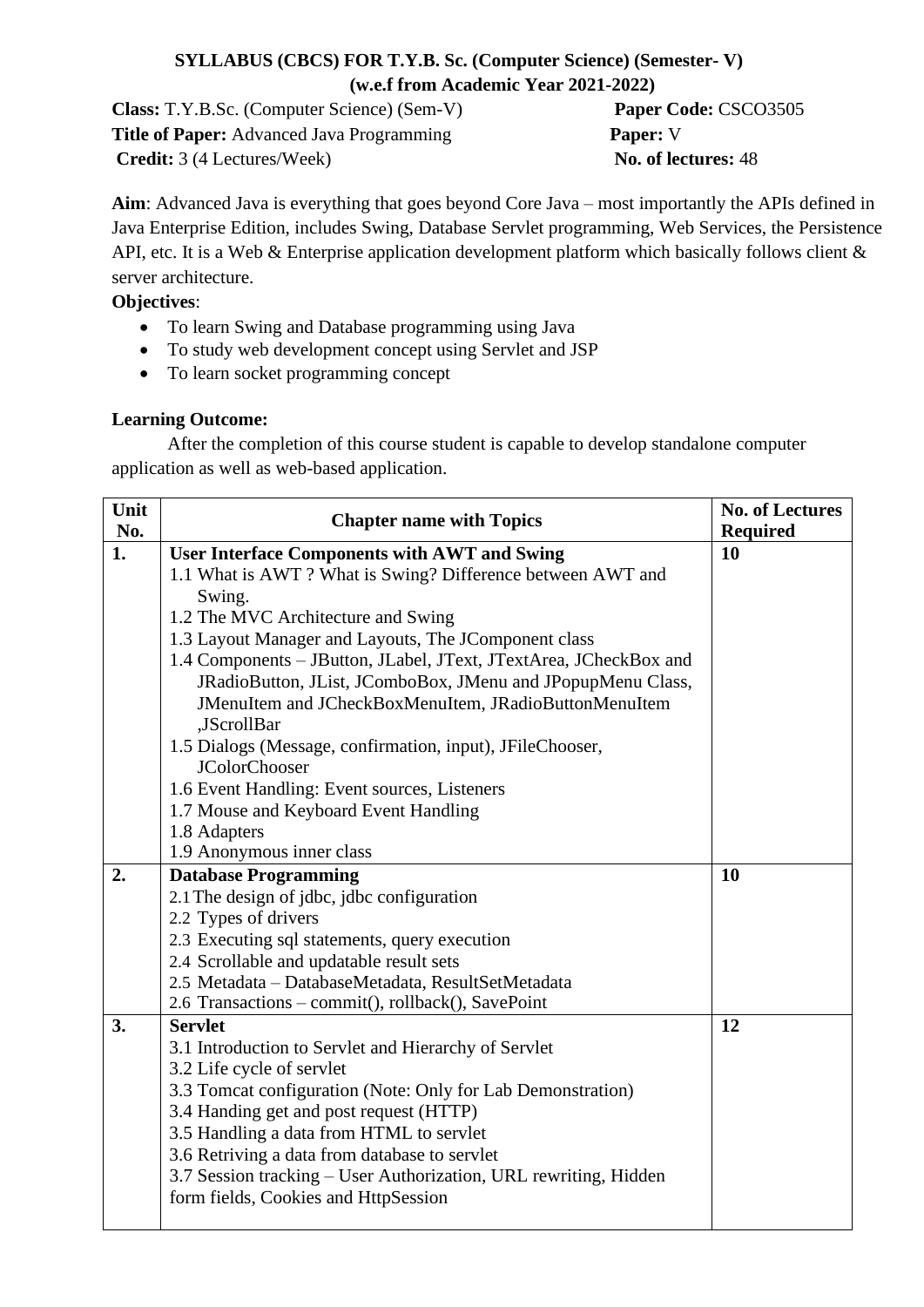| 4. | <b>JSP</b>                                                              | <b>10</b> |
|----|-------------------------------------------------------------------------|-----------|
|    | 4.1 Simple first JSP program                                            |           |
|    | 4.2 Life cycle of <b>JSP</b>                                            |           |
|    | 4.2 Implicit Objects                                                    |           |
|    | 4.3 Scripting elements – Declarations, Expressions, Scriptlets,         |           |
|    | Comments                                                                |           |
|    | 4.4 JSP Directives – Page Directive, include directive                  |           |
|    | 4.5 Mixing Scriptlets and HTML                                          |           |
|    | 4.6 Example of forwarding contents from database to servlet, servlet to |           |
|    | JSP and displaying it using JSP scriptlet tag                           |           |
| 5. | <b>Networking</b>                                                       | 6         |
|    | 5.1 Networking basics – Protocol, Addressing, DNS, URL, Socket,         |           |
|    | Port                                                                    |           |
|    | 5.2 The java.net package - InetAddress, URL, URLConnection class        |           |
|    | 5.3 SocketServer and Socket class                                       |           |
|    | 5.4 Creating a Socket to a remote host on a port (creating TCP client   |           |
|    | and server)                                                             |           |
|    | 5.5 Simple Socket Program Example                                       |           |

## **Reference Books:**

- 1. Complete reference Java by Herbert Schildt
- 2. Java 2 programming black books, Steven Horlzner
- 3. Programming with Java , A primer ,Forth edition , By E. Balagurusamy
- 4. Core Java Volume-I-Fundamentals, Eighth Edition, Cay S. Horstmann, Gary Cornell, Prentice Hall, Sun Microsystems Press
- 5. Core Java Volume-II-Advanced Features, Eighth Edition, Cay S. Horstmann, Gary Cornell, Prentice Hall, Sun Microsystems Press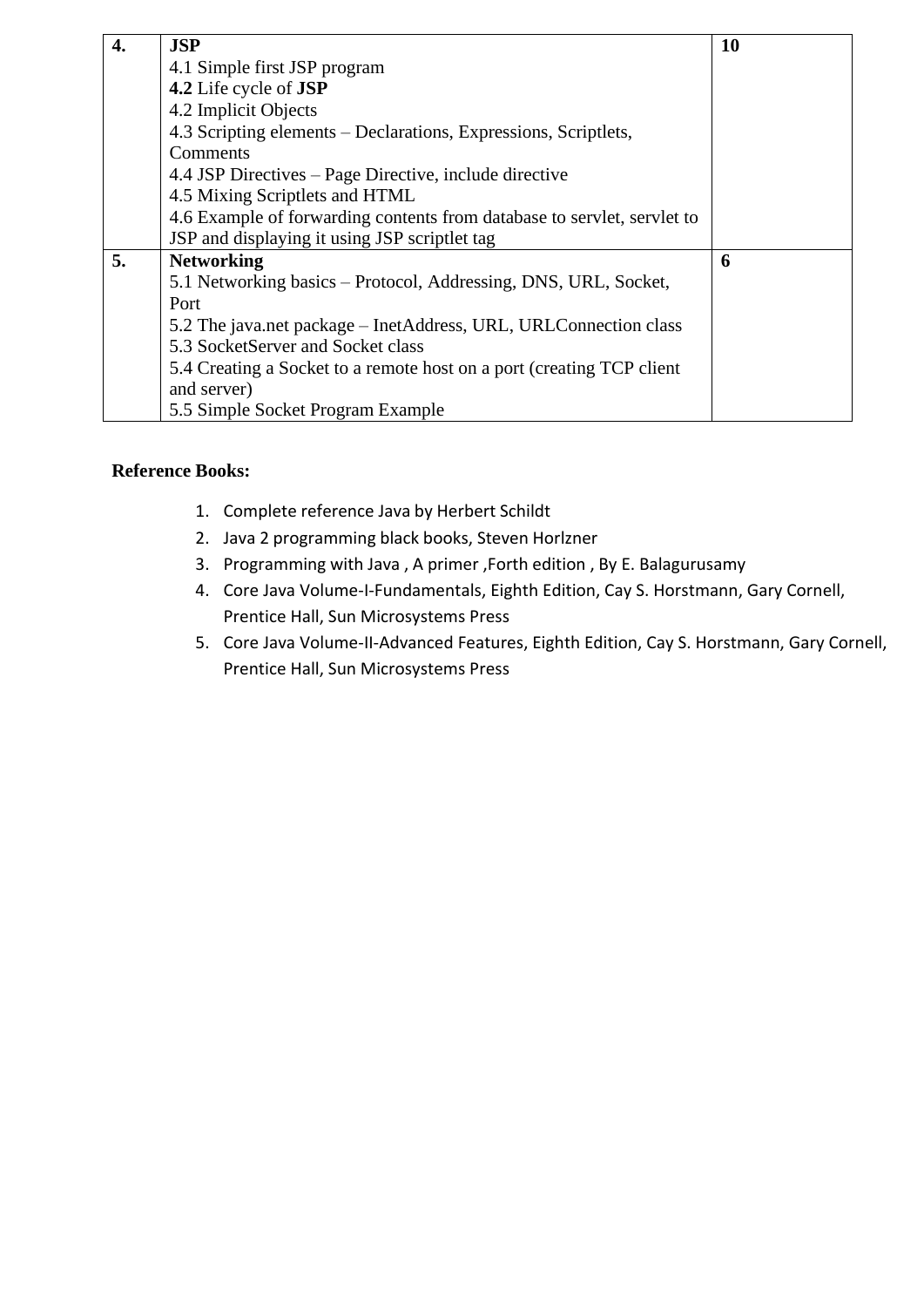# **SYLLABUS (CBCS) FOR T.Y.B. Sc. (Computer Science) (Semester- V) (w.e.f from Academic Year 2021-2022)**

**Class:** T.Y.B.Sc. (Computer Science) (Sem-V) **Paper Code:** CSCO3506 **Title of Paper:** Object Oriented Software Engineering **Paper:** VI **Credit:** 3 (4 Lectures/Week) **No. of lectures:** 48 **Prerequisites :** Knowledge of Classical Software Engineering

**Aim :** To Understand Object Oriented Modeling techniques and their applicability.

# **Objectives:**

- Understanding Object Orientation in Software engineering concepts and importance
- Understand the Unified Modeling Language concepts, importance and its components
- Understand Structural, Behavioral, Dynamic modeling techniques and diagrams.
- Understand Object Oriented analysis, design, testing concepts and its techniques

|        | <b>Title and Contents</b>                                                                            | No. of<br><b>Lectures</b> |
|--------|------------------------------------------------------------------------------------------------------|---------------------------|
|        | <b>Object Oriented Concepts and Principles</b>                                                       |                           |
|        | Introduction, Object, Classes and Instance, Polymorphism,<br>1.1<br>Inheritance                      |                           |
|        | 1.2<br>Object Oriented System Development- Introduction,                                             |                           |
|        | Function / Data Methods (With Visibility), Object<br>Oriented Analysis, Object Oriented Construction |                           |
| Unit 1 | Identifying the Elements of an Object Model Aggregations,<br>1.2                                     | 04                        |
|        | 1.3<br>Identifying Classes and Objects, Identity, Dynamic binding,                                   |                           |
|        | Persistence, Meta classes                                                                            |                           |
|        | 1.5<br>Specifying the Attributes (With Visibility)                                                   |                           |
|        | 1.6<br><b>Defining Operations</b>                                                                    |                           |
|        | 1.7<br>Finalizing the Object Definition                                                              |                           |
|        | <b>Introduction to UML and Object Oriented Methodology</b>                                           |                           |
|        | Concept of UML<br>2.1                                                                                |                           |
|        | 2.2<br>Advantages of UML                                                                             |                           |
| Unit 2 | 2.3<br>Object oriented Methods (The Booch Method, The Coad                                           | 06                        |
|        | and Yourdon Method, Jacobson Method and Raumbaugh                                                    |                           |
|        | Method)                                                                                              |                           |
|        | <b>Basic Structural Modeling</b>                                                                     |                           |
|        | Classes<br>3.1                                                                                       |                           |
| Unit 3 | 3.2<br>Relationship                                                                                  | 05                        |
|        | 3.3<br>Common Mechanism                                                                              |                           |
|        | 3.4<br>Class Diagram (Minimum three examples should be covered)                                      |                           |
|        | <b>Advanced Structural Modeling</b>                                                                  |                           |
|        | <b>Advanced Classes</b><br>4.1                                                                       |                           |
|        | 4.2<br><b>Advanced Relationship</b>                                                                  |                           |
| Unit 4 | 4.3<br>Interface                                                                                     | 05                        |
|        | 4.4<br>Types and Roles                                                                               |                           |
|        | 4.5<br>Packages                                                                                      |                           |
|        | Object Diagram (Minimum three examples should be covered)<br>4.6                                     |                           |
|        | <b>Basic Behavioral Modeling</b>                                                                     |                           |
|        | 5.1<br>Interactions<br>5.2<br>Use Cases and Use Case Diagram with stereo types (Minimum three        |                           |
| Unit 5 | examples should be covered)                                                                          | 06                        |
|        | 5.3<br>Interaction Diagram (Minimum two examples should be covered)                                  |                           |
|        | Sequence Diagram (Minimum two examples should be covered)<br>5.4                                     |                           |
|        | Activity Diagram (Minimum two examples should be covered)<br>5.6                                     |                           |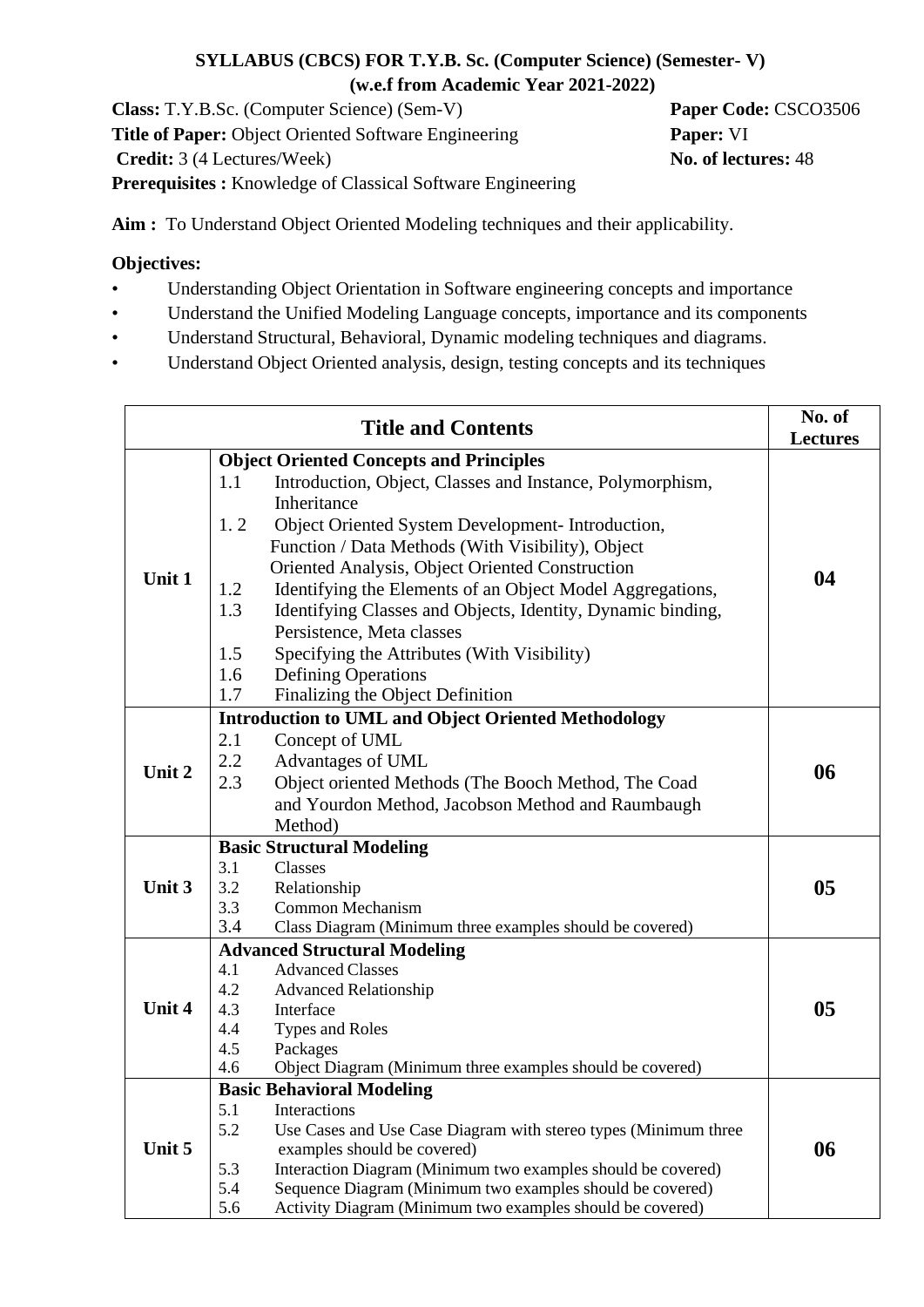|        | 5.6                            | State Chart Diagram (Minimum two examples should be covered)          |    |
|--------|--------------------------------|-----------------------------------------------------------------------|----|
|        |                                | <b>Object Oriented Analysis</b>                                       |    |
|        | 6.1                            | Iterative Development and the Rational Unified Process                |    |
| Unit 6 | 6.2                            | Inception                                                             |    |
|        | 6.3                            | <b>Understanding Requirements</b>                                     | 06 |
|        | 6.4                            | Use Case Model from Inception to Elaboration                          |    |
|        | 6.5                            | Elaboration                                                           |    |
|        |                                | <b>Object Oriented Design</b>                                         |    |
|        | 7.1                            | The Generic Components of the OO Design Model                         |    |
|        | 7.2                            | The System Design Process - Partitioning the Analysis Model,          |    |
|        |                                | Concurrency and Sub System Allocation, Task Management                |    |
| Unit 7 |                                | Component, The Data Management Component, The Resource                | 05 |
|        |                                | Management Component, Inter Sub System Communication                  |    |
|        | 7.3                            | Design process and benchmarking, Designing classes, Messages,         |    |
|        |                                | Information hiding, Class hierarchy, Relationships, Databases,        |    |
|        |                                | Object relational systems , Designing interface objects               |    |
|        | 7.4                            | Object Design Process, Object oriented system development life cycle. |    |
|        |                                | <b>Architectural modeling</b>                                         |    |
|        | 8.1                            | Component                                                             |    |
| Unit 8 | 8.2                            | Components Diagram (Minimum two examples should be covered)           | 06 |
|        | 8.3                            | Deployment Diagram (Minimum two examples should be covered)           |    |
|        | 8.4                            | Collaboration Diagram (Minimum two examples should be covered)        |    |
|        | <b>Object Oriented Testing</b> |                                                                       |    |
| Unit 9 | 9.1                            | <b>Object Oriented Testing Strategies</b>                             | 05 |
|        | 9.2                            | Test Case Design for Object Oriented Software                         |    |
|        | 9.3                            | Inter Class Test Case Design (Use of any freeware designing tool)     |    |

## OUTCOMES:

- Understand the activities during the software application development by using Object oriented Design.
- Learn the preparing of documentation allocation for the projects.
- Design and develop the software project development using Object oriented modeling techniques

# **References**

- 1. Ivar Jacobson, "Object Oriented Software Engineering", Pearson Education INC
- 2. Craig Larman, "Applying UML and Patterns" Pearson Education INC
- 3. Bennett, Simon, "Object Oriented Analysis and Design" McGraw Hill
- 4. Ali Bahrami, "Object Oriented System Development", McGraw Hill International Edition, 2008
- 5. Brahma Dathan, Sarnath Ramnath, "Object-Oriented Analysis, Design and Implementation", Universities Press, 2010
- 6. Bernd Bruegge, Allen H. Dutoit, Object Oriented Software Engineering using UML,Patterns and Java, Pearson 2004
- 7. Craig Larman, Applying UML and Patterns An Introduction to Object-Oriented Analysis and Design and Iterative Development", 3<sup>rd</sup> Edition, Pearson Education, 2005
- 8. Grady Booch, James Rumbaugh, Ivar Jacobson, "The Unified Modeling Language User Guide", Addison Wesley Long man, 1999
- 9. Martin Fowler, "UML Distilled A Brief Guide to Standard Object Modeling Language", 3rd Edition, Addison Wesley, 2003
- 10. Russ Miles, Kim Hamilton, "Learning UML 2.0", O'Reilly, 2008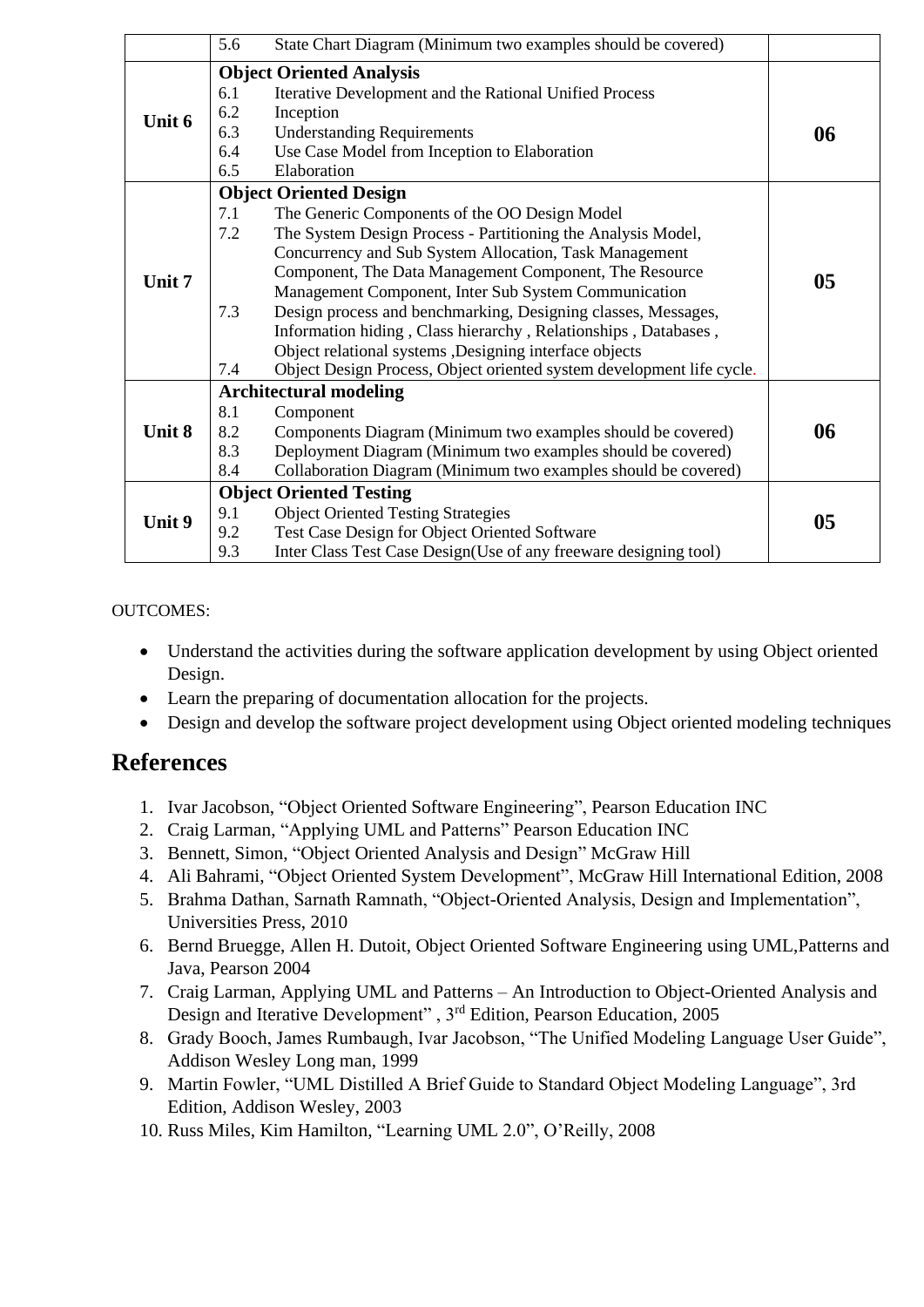# **SYLLABUS (CBCS) FOR T.Y.B. Sc. (Computer Science) (Semester- V)**

# **(w.e.f from Academic Year 2021-2022)**

**Class:** T.Y.B.Sc. (Computer Science) (Sem-V) **Paper Code:** CSCO3507 **Title of Paper:**Lab Course-I on CSCO3101 **Paper:** VII **(**Lab Course-I) **Credit:** 3 (3Hr practical/week/batch) **No. of Practical:** 14

| <b>Assignment</b><br>No. | <b>Name of Assignment</b>                         | <b>No of Practical</b><br><b>Sessions Required</b> |
|--------------------------|---------------------------------------------------|----------------------------------------------------|
|                          | Simulator                                         | 02                                                 |
| 2.                       | Assembler                                         | 02                                                 |
| 3.                       | Shell Program to implement<br><b>System Calls</b> | 02                                                 |
| 4.                       | Process Scheduling                                | 04                                                 |
| 5.                       | <b>Memory Management</b>                          | 04                                                 |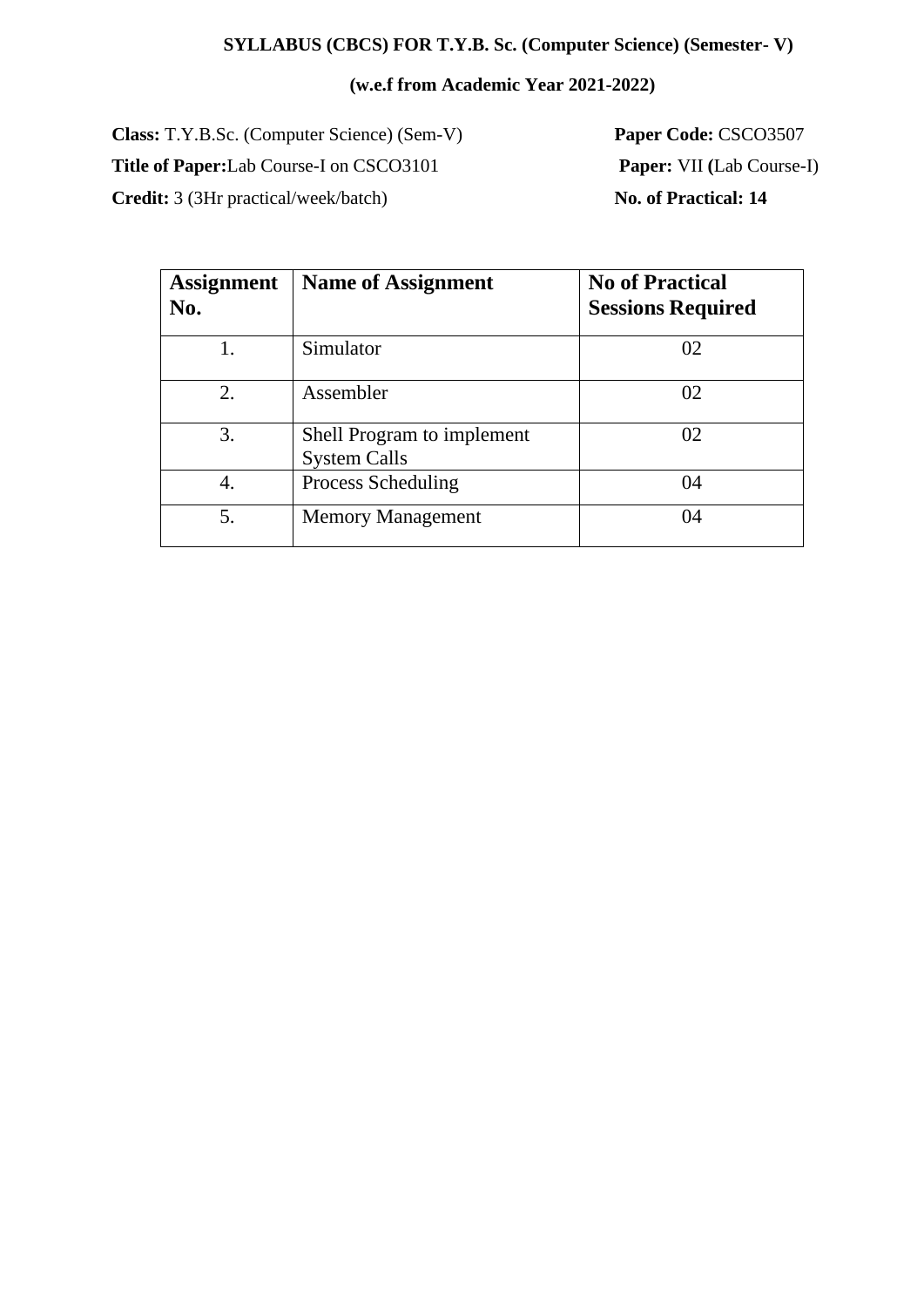#### **SYLLABUS (CBCS) FOR T.Y.B. Sc. (Computer Science) (Semester- V)**

#### **(w.e.f from Academic Year 2021-2022)**

**Class:** T.Y.B.Sc. (Computer Science) (Sem-V) **Paper Code:** CSCO3508 **Title of Paper:** Lab. Course – II : Advanced Java Prog. **Paper:** VIII Lab Course - II **Credit:** 3 (3 Hr. Practical/Week/batch) **No. of Practical: 13**

#### **Chapter Chapter name with Topics<br>
No. <b>EXECUTE:** User Interface Components with AWT and Swing **1. User Interface Components with AWT and Swing** Set A - Assignment 1 Assignment 2 Set B – Assignment 1 Assignment 2 **2. Database Programming** Set A - Assignment 1 Assignment 2 Set B – Assignment 1 Assignment 2 **3. Servlet** Set A - Assignment 1 Assignment 2 Set B – Assignment 1 Assignment 2 **4. JSP** Set A - Assignment 1 Assignment 2 Set B – Assignment 1 Assignment 2 **5. Networking** Set A - Assignment 1 Assignment 2 Set B – Assignment 1 Assignment 2

#### **LAB WORKBOOK (Proposed)**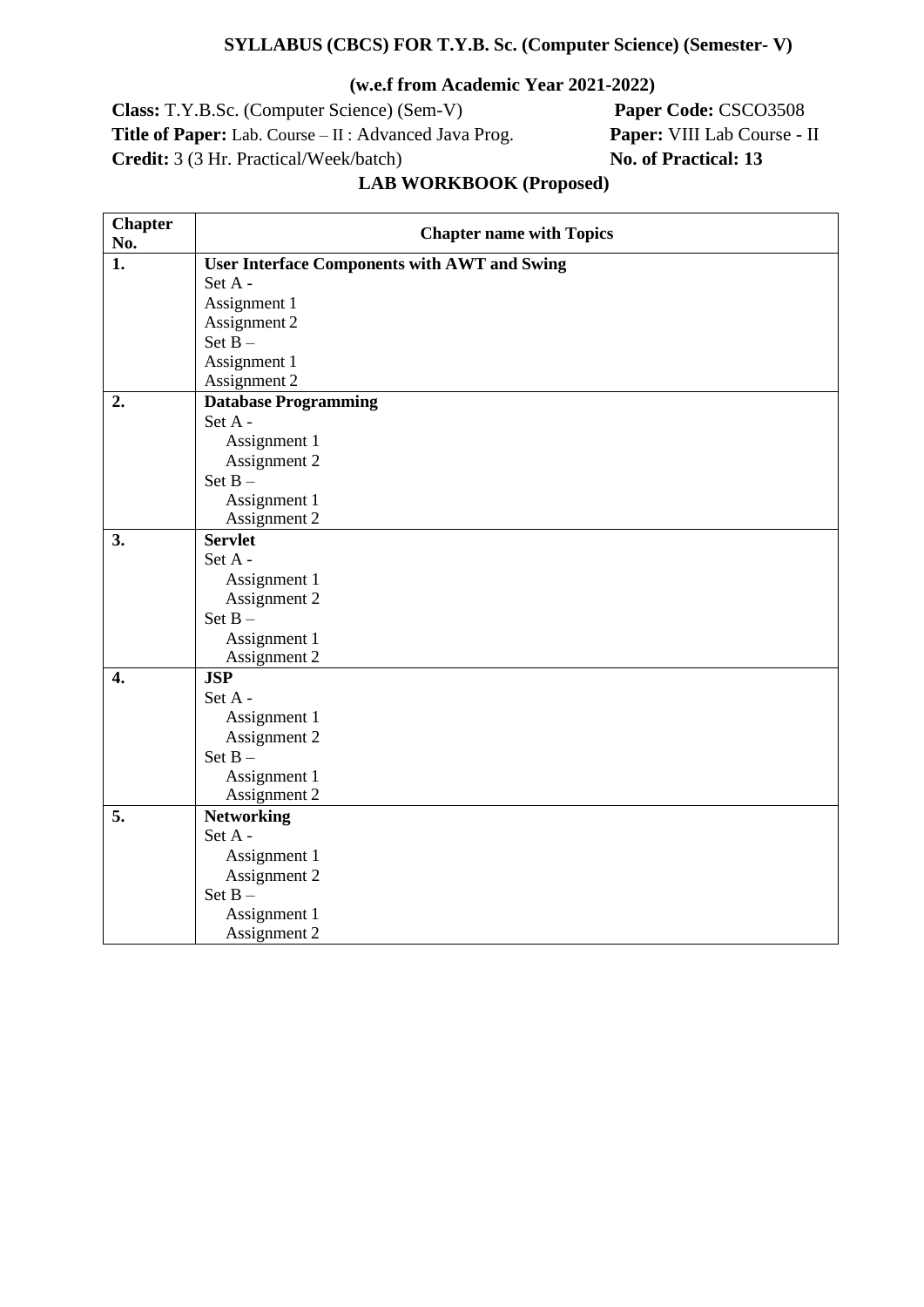#### **SYLLABUS (CBCS) FOR T.Y.B.Sc. (Computer Science) (Semester-V)**

#### **(w.e.f. from Academic Year 2021-2022)**

**Class :** T.Y.B.Sc. (Computer Science) (Sem-V) **Paper Code :** CSCO3509 **Title of Paper :** Lab. Course – III : Based on CSCO3504 **Paper :** IX (Lab. Course – III) **Credits :** 02 (3 Hr. Practical/Week/batch) **No. of Practicals :** 14

#### **Prerequisite** : HTML

#### **Objectives** :

- ➢ To design dynamic, interactive web pages.
- $\triangleright$  To learn the server side scripting language.
- ➢ To learn database connectivity with PHP

#### **Outcome** :

On completion of the course, student will be able to understand how to develop dynamic and

interactive web pages.

| <b>Assignment No.</b> | Title                                                 |
|-----------------------|-------------------------------------------------------|
| 1.                    | Assignment on basic programs using control structures |
| 2.                    | Assignment on functions                               |
| 3.                    | Assignment on functions                               |
| 4.                    | Assignment on strings                                 |
| 5.                    | Assignment on strings                                 |
| 6.                    | Assignment on arrays                                  |
| 7.                    | Assignment on arrays                                  |
| 8.                    | Assignment on arrays                                  |
| 9.                    | Assignment on Object Oriented Programming             |
| 10.                   | <b>Assignment on Object Oriented Programming</b>      |
| 11.                   | <b>Assignment on Object Oriented Programming</b>      |
| 12.                   | <b>Assignment on Databases</b>                        |
| 13.                   | <b>Assignment on Databases</b>                        |
| 14.                   | <b>Assignment on Databases</b>                        |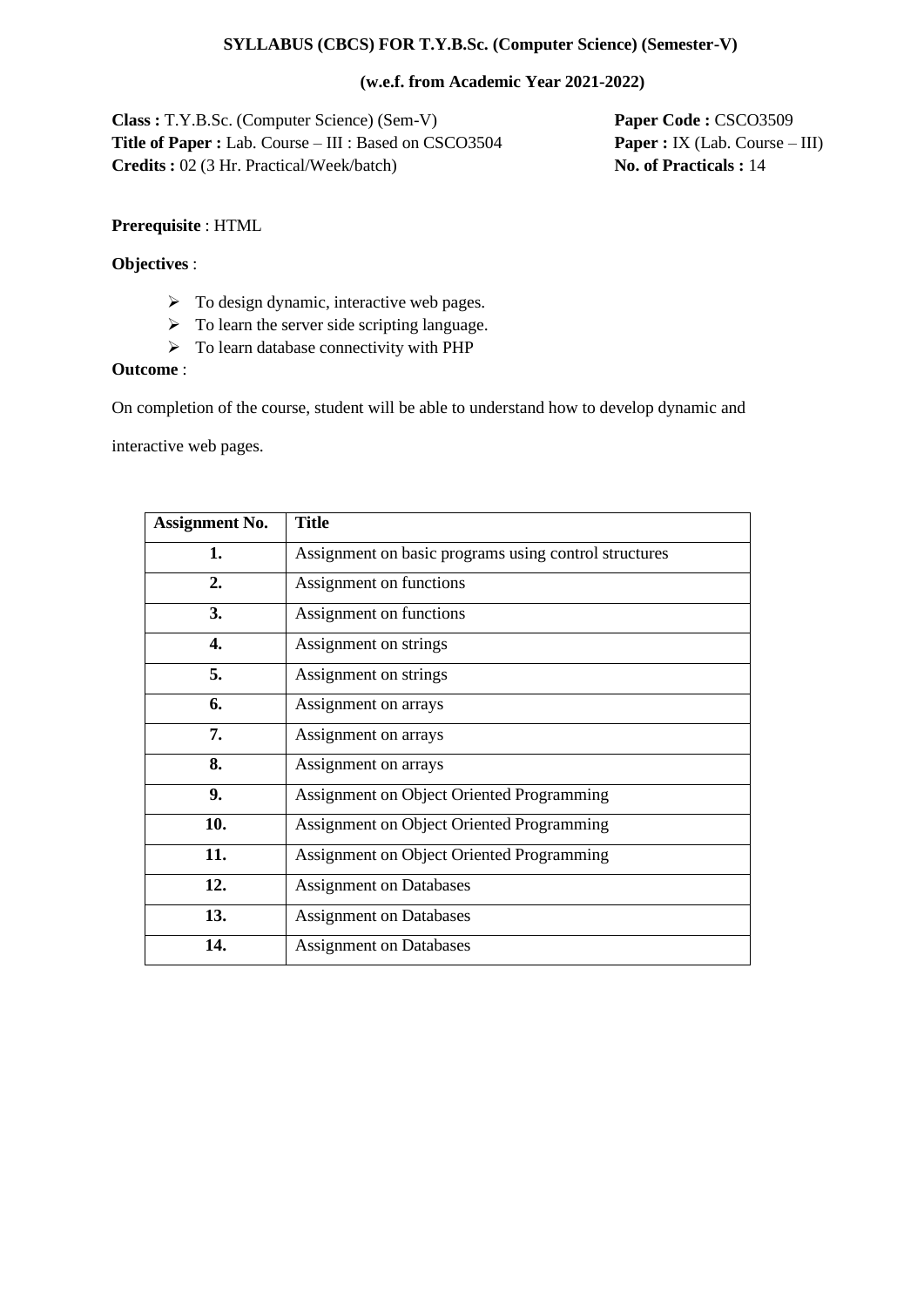# **SYLLABUS (CBCS) FOR T.Y.B. Sc. (Computer Science) (Semester- VI) (w.e.f from Academic Year 2021-2022)**

**Class:** T.Y.B.Sc. (Computer Science) (Sem-VI) **Paper Code:** CSCO3601 **Title of Paper:** Advanced Operating System Concepts **Paper:** I **Credit:** 3 (4 Lectures/Week) **No. of lectures:** 48

**Aim**: To understand the design and implementation issues of of Operating System.

#### **Objectives**:

- To understand design issues related to memory management and various related algorithms
- To understand design issues related to file management and various related algorithms.
- To understand the structures of different types of Operating System

#### **Learning Outcome:**

After the completion of this course student to should understand the basic structure of Operating System

| Umt |                                                                         | No. of<br><b>Lectures</b> |
|-----|-------------------------------------------------------------------------|---------------------------|
| No. | <b>Chapter name with Topics</b>                                         |                           |
|     |                                                                         | <b>Required</b>           |
| 1.  | <b>Memory Management</b>                                                | 10                        |
|     | 1.1. Background - Basic hardware, Address binding, Logical versus       |                           |
|     | physical address space, Dynamic loading, Dynamic linking and shared     |                           |
|     | libraries, Overlays                                                     |                           |
|     | 1.2 Swapping                                                            |                           |
|     | 1.3 Contiguous Memory Allocation – Memory mapping and protection,       |                           |
|     | Memory allocation, Fragmentation MFT MVT                                |                           |
|     | 1.4 Paging – Basic Method, Hardware support, Protection, Shared Pages   |                           |
|     | 1.5 Segmentation – Basic concept, Hardware                              |                           |
|     | 1.6 Virtual Memory Management - Background, Demand paging,              |                           |
|     | Performance of demand paging, Page replacement - FIFO, OPT,             |                           |
|     | LRU, MFU,LFU, MRU Second chance page replacement                        |                           |
|     | 1.7 Thrashing-Locality Model, Working Set Model, Prepaging, I/O         |                           |
|     | Interlock,                                                              |                           |
| 2.  | <b>File System</b>                                                      | 08                        |
|     | 2.1 Introduction                                                        |                           |
|     | 2.2 File Concepts- Tape based system, Disk based, File Attribute,       |                           |
|     | Operations on file                                                      |                           |
|     | 2.3 Access Methods- Sequential access, Direct Access, Indexed<br>Access |                           |
|     | 2.4 Directory Structure and Implementation-Single level directory,      |                           |
|     | Two level directory, Tree structure directory, Acyclic Graph            |                           |
|     | Directory.                                                              |                           |
|     | 2.5 File Structure                                                      |                           |
|     | 2.6 File System Mounting and File Sharing                               |                           |
|     | 2.7 Allocation Methods- Contiguous Allocation, Linked Allocation,       |                           |
|     | <b>Indexed Allocation</b>                                               |                           |
|     | 2.8 Free Space Management - Bitmap or Bit Vector, Linked List,          |                           |
|     | Grouping, Counting                                                      |                           |
| 3.  | I/O Systems                                                             | 08                        |
|     | 3.1 Introduction                                                        |                           |
|     | 3.2 I/O Hardware                                                        |                           |
|     | 3.3 Polling,                                                            |                           |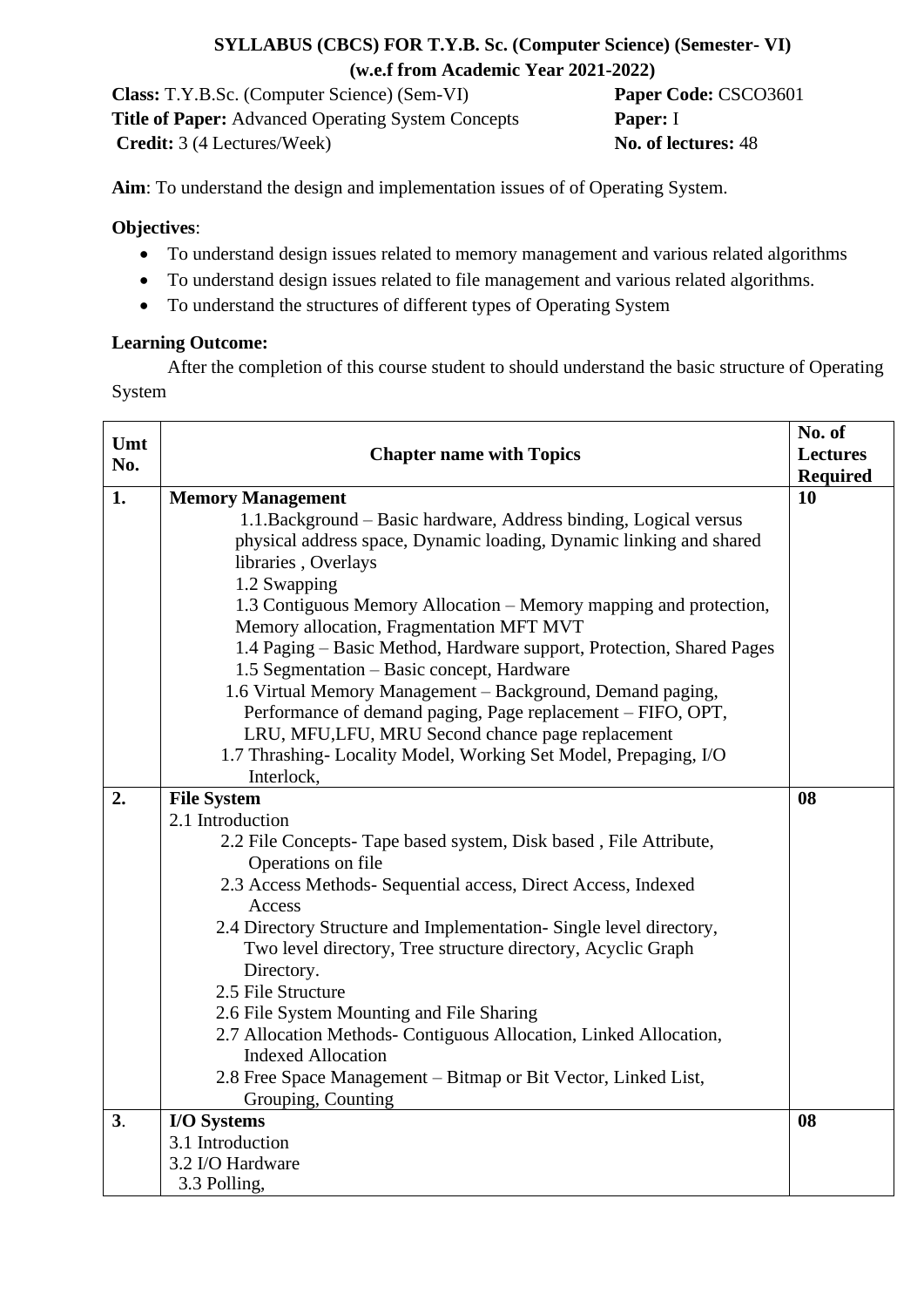|                  | 3.4 Interrupt                 |                                                                            |    |
|------------------|-------------------------------|----------------------------------------------------------------------------|----|
|                  |                               | 3.5 Direct Memory Access                                                   |    |
|                  | 3.6 Application I/O Interface |                                                                            |    |
|                  |                               | 3.7 Kernel I/O Subsystem- I/O Scheduling, Buffering, Caching, Spooling and |    |
|                  |                               | Device Reservation, Error Handling,                                        |    |
|                  |                               | 3.8 Disk Scheduling-First Come First Served (FCFS), Shortest Seek Time     |    |
|                  |                               | First (SSTF), Scan, C-Scan.                                                |    |
| $\overline{4}$ . |                               | <b>Introduction to Distributed Operating System &amp; Architecture</b>     | 08 |
|                  |                               | 4.1 Distributed system design goals                                        |    |
|                  |                               | 4.2 Types of Distributed System                                            |    |
|                  |                               | 4.3 Architectural Styles-Layered Architecture, Object based architecture,  |    |
|                  |                               | Resource centered architectures, Event based Architecture                  |    |
|                  |                               | 4.4 System Architecture- Centralized, Decentralized                        |    |
| 5.               |                               | <b>Unix Kernel and File Management</b>                                     | 08 |
|                  | 5.1                           | System Structure, User Perspective, Architecture of Unix                   |    |
|                  |                               | <b>Operating System</b>                                                    |    |
|                  | 5.2                           | Buffer cache: Header, Buffer Pool, Retrieving, Reading and                 |    |
|                  |                               | <b>Writing Buffer</b>                                                      |    |
|                  | 5.3                           | File Representation: inodes: Structure of file Directories, Path           |    |
|                  |                               | conversion to inode, superblock, inode assignment, allocation of           |    |
|                  |                               | disk blocks                                                                |    |
| 6.               |                               | <b>Real Time Operating Systems and Mobile OS</b>                           | 08 |
|                  |                               | 6.1 Characteristics of Real Time operating Systems,                        |    |
|                  |                               | Classification of Real Time Operating Systems, Scheduling in RTOS:         |    |
|                  |                               | Clock driven: cyclic, Event driven: EDF and rate Monotonic scheduling.     |    |
|                  | 6.2                           | Mobile OS: Architecture, Android OS, iOS, Virtual OS, Cloud OS             |    |
|                  |                               | and their design issues                                                    |    |

# Reference Books

1. Siberchatz, Galvin, Gagne Operating System Concepts - (8th Edition).

2. Pabitra Pal ChoudharyOperating Systems : Principles and Design – (PHI Learning Private Limited)

- 3. Maurice J. Bach.The Design of the UNIX Operating System, PHI
- 4. Mahajan and Seema Shah,Distributed Computing 2ndEditionOXford.
- 5. MukeshSinghal, Niranjan G ShivaratAdvanced Concepts in Operating Systems
- 6. Rajkamal, Pedition Mobile Computing Oxford.
- 7. Jane W.S. Liu, Real Time Operating SystemPearson.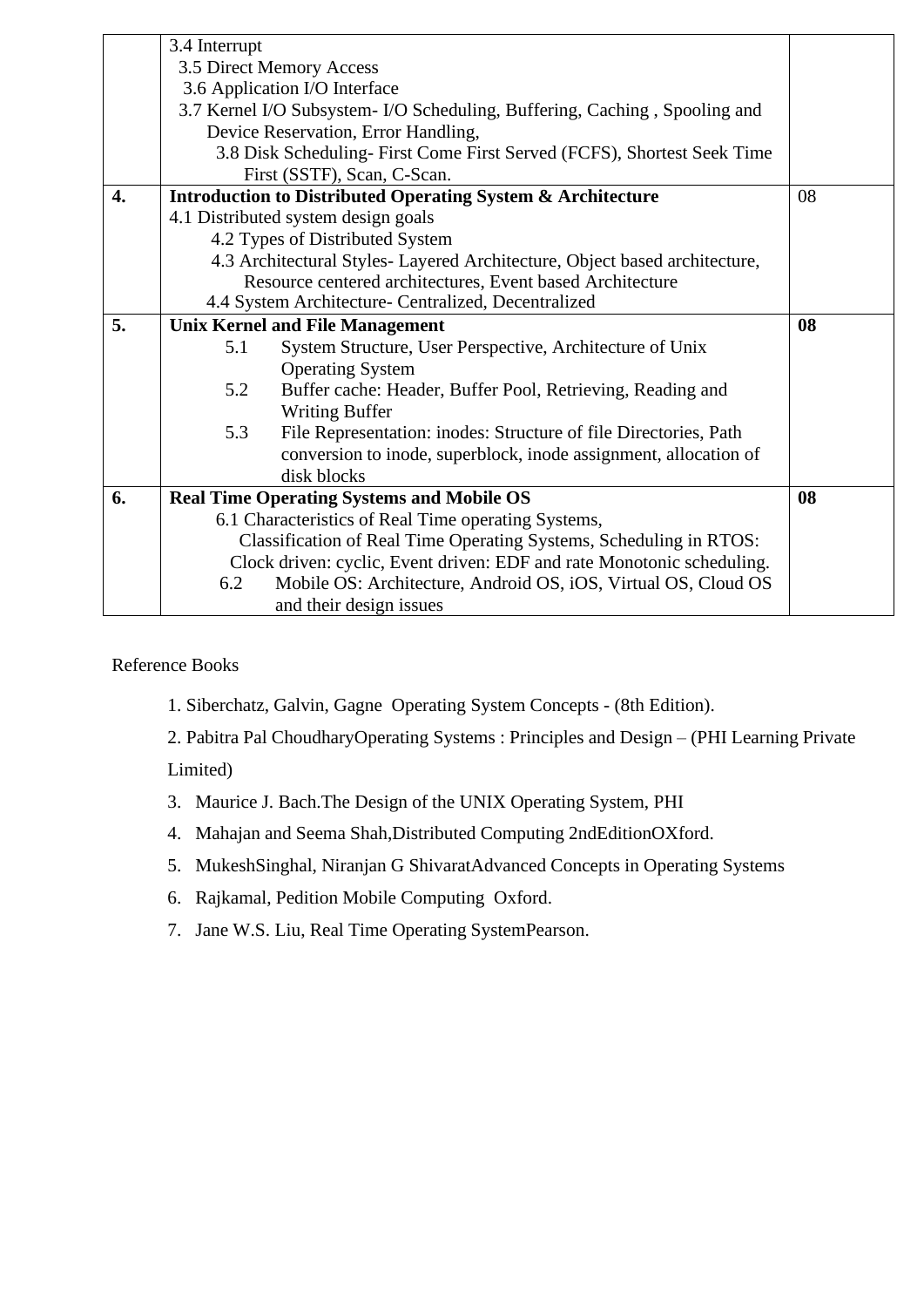# **SYLLABUS (CBCS) FOR T. Y. B. Sc. (Computer Science)(Sem-VI) (w.e.f June, 2021) Academic Year 2021-2022**

**Class :** T.Y. B. Sc.(Computer Science) (Sem.- VI) **Paper Code :** CSCO3602

**Subject :** Compiler Construction **Paper** : II

**Prerequisite:**

• Theoretical Computer Science

**Learning Objectives:** Students successfully completing this course will be able:

- To understand design issues of a lexical analyzer and use of LEX tool
- To understand design issues of a parser and use of YACC tool
- To understand issues related to memory allocation
- To understand and design code generation schemes
- **Learning Outcome:** Understand the various phases of a compiler and to develop skills in designing a compiler.

| <b>Units</b> | <b>Topic Contents</b>                                                             | <b>No. of Lectures</b> |
|--------------|-----------------------------------------------------------------------------------|------------------------|
| Unit $-I$    | <b>Introduction</b>                                                               |                        |
|              | 1.1 Definition of Compiler, Aspects of compilation.                               |                        |
|              | 1.2 The structure of Compiler.                                                    |                        |
|              | 1.3 Phases of Compiler - Lexical Analysis, Syntax Analysis,                       |                        |
|              | Semantic Analysis, Intermediate Code generation, code                             | 5                      |
|              | optimization, code generation.                                                    |                        |
|              | 1.4 Error Handling                                                                |                        |
|              | 1.5 Introduction to one pass & Multipass compilers, cross                         |                        |
|              | compiler, Bootstrapping.                                                          |                        |
|              |                                                                                   |                        |
| $Unit - II$  | <b>Lexical Analysis (Scanner)</b>                                                 |                        |
|              | 2.1 Review of Finite automata as a lexical analyzer,                              |                        |
|              | 2.2 Applications of Regular Expressions and Finite Automata                       | 5                      |
|              | (lexical analyzer, searching using RE), Input buffering,<br>Recognition of tokens |                        |
|              | 2.3 LEX: A Lexical analyzer generator (Simple Lex Program)                        |                        |
| Unit-III     | <b>Syntax Analysis (Parser)</b>                                                   |                        |
|              | 3.1 Definition, Types of Parsers                                                  |                        |
|              | 3.2 Top-Down Parser -                                                             |                        |
|              | 3.2.1 Top-Down Parsing with Backtracking: Method &                                |                        |
|              | Problems                                                                          |                        |
|              | 3.2.2 Drawbacks of Top-Down parsing with backtracking,                            |                        |
|              | 3.2.3 Elimination of Left Recursion (direct & indirect)                           | 20                     |
|              | 3.2.4 Need for Left Factoring & examples                                          |                        |
|              | 3.3 Recursive Descent Parsing : Definition                                        |                        |
|              | 3.3.1 Implementation of Recursive Descent Parser Using                            |                        |
|              | <b>Recursive Procedures</b>                                                       |                        |
|              | 3.4 Predictive [LL(1)]Parser(Definition, Model)                                   |                        |
|              | 3.4.1 Implementation of Predictive Parser[LL(1)]                                  |                        |
|              | 3.4.2 FIRST & FOLLOW                                                              |                        |
|              | 3.4.3 Construction of LL(1) Parsing Table                                         |                        |
|              | 3.4.4 Parsing of a String using $LL(1)$ Table                                     |                        |
|              | 3.5 Bottom-Up Parsers                                                             |                        |
|              | 3.6 Operator Precedence Parser -Basic Concepts                                    |                        |
|              | 3.6.1 Operator Precedence Relations form Associativity &                          |                        |
|              | Precedence                                                                        |                        |
|              | 3.6.2 Operator Precedence Grammar                                                 |                        |

**Credit :** 3 **No. of lectures :** 48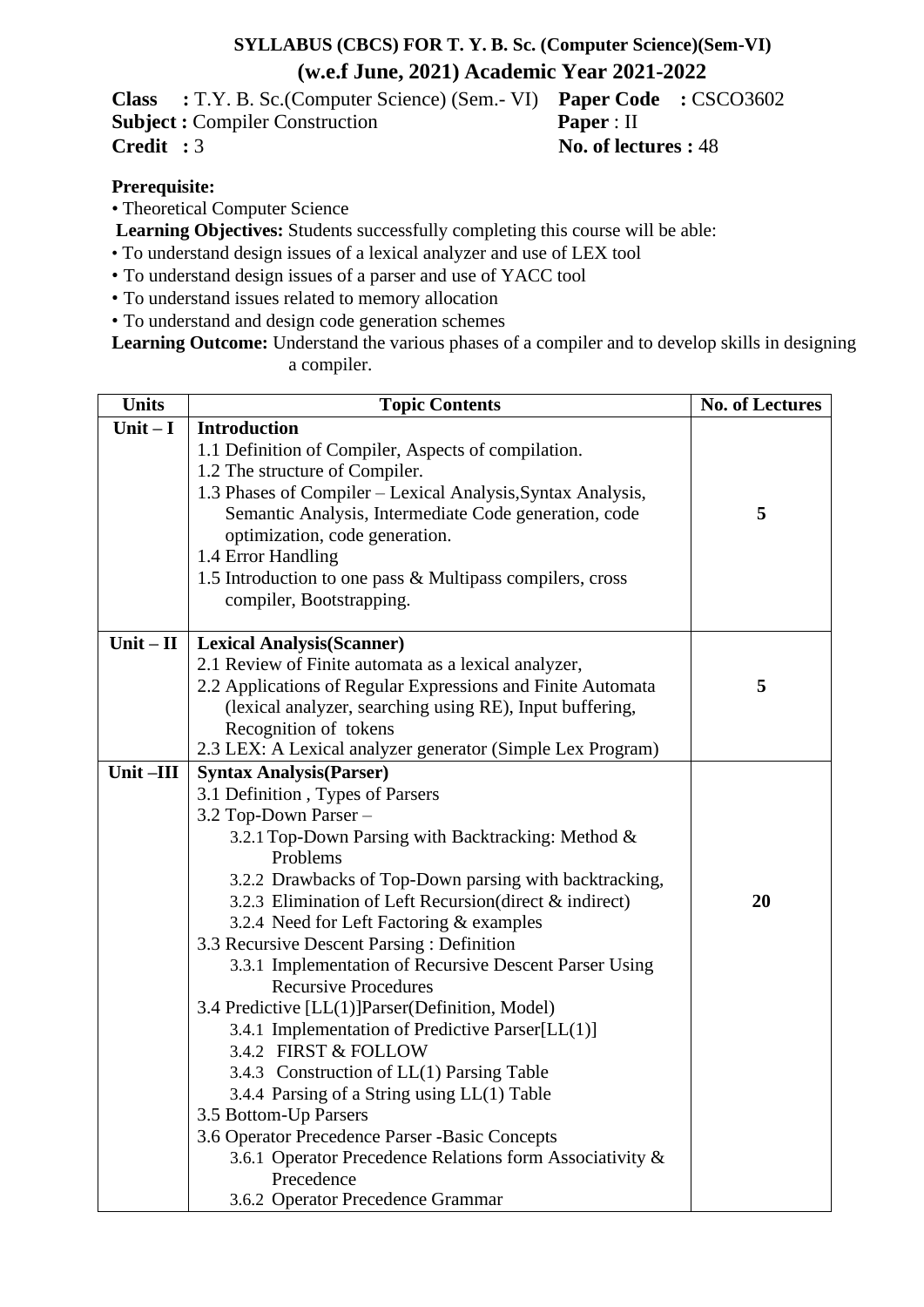|            | 3.6.3 Algorithm for LEADING & TRAILING(with ex.)                                    |           |
|------------|-------------------------------------------------------------------------------------|-----------|
|            | 3.6.4 Algorithm for Operator Precedence Parsing (with ex.)                          |           |
|            | 3.6.5 Precedence Functions                                                          |           |
|            | 3.7 Shift Reduce Parser                                                             |           |
|            | 3.7.1 Reduction, Handle, Handle Pruning                                             |           |
|            | 3.7.2 Stack Implementation of Shift Reduce Parser (with                             |           |
|            | examples)                                                                           |           |
|            | 3.8 LR Parser                                                                       |           |
|            | 3.8.1Model                                                                          |           |
|            | 3.8.2 Types [SLR(1), Canonical LR, LALR] Method &                                   |           |
|            | examples.                                                                           |           |
|            | 3.9 YACC (from Book 3) – program sections, simple YACC                              |           |
|            | program for expression evaluation                                                   |           |
| Unit -IV   | <b>Syntax Directed Definition</b>                                                   |           |
|            | 4.1 Syntax Directed Definitions (SDD)                                               |           |
|            | 4.1.1 Inherited & Synthesized Attributes                                            |           |
|            | 4.1.2 Evaluating an SDD at the nodes of a Parse Tree, Ex.                           |           |
|            | 4.2 Evaluation Orders for SDD's                                                     |           |
|            | 4.2.1 Dependency Graph                                                              |           |
|            | 4.2.2 Ordering the Evaluation of Attributes                                         | 8         |
|            | 4.2.3 S-Attributed Definition                                                       |           |
|            | 4.2.4 L-Attributed Definition                                                       |           |
|            | 4.3 Application of SDT                                                              |           |
|            | 4.3.1 Construction of syntax trees,                                                 |           |
|            | 4.3.2 The Structure of a Type                                                       |           |
|            | 4.4 Translation Schemes                                                             |           |
|            | 4.4.1 Definition, Postfix Translation Scheme                                        |           |
| $Unit - V$ |                                                                                     |           |
|            | 5. Memory Allocation & Code Optimization                                            |           |
|            | 5.1 Memory allocation – static and dynamic memory allocation,                       |           |
|            | 5.2 Memory allocation in block structure languages, Array<br>allocation and access. |           |
|            |                                                                                     |           |
|            | 5.3 Compilation of expression –                                                     |           |
|            | 5.3.1 Concepts of operand descriptors and register                                  |           |
|            | descriptors with example.                                                           |           |
|            | 5.3.2 Intermediate code for expressions - postfix notations,                        | <b>10</b> |
|            | 5.3.3 triples and quadruples, expression trees.                                     |           |
|            | 5.4 Code Optimization – Optimizing transformations – compile                        |           |
|            | time evaluation, elimination of common sub expressions,                             |           |
|            | dead code elimination, frequency reduction, strength                                |           |
|            | reduction                                                                           |           |
|            | 5.5 Three address code                                                              |           |
|            | 5.5.1. DAG for Three address code                                                   |           |
|            | 5.5.2 The Value-number method for constructing DAG's.                               |           |
|            | 5.6 Definition of basic block, Basic blocks And flow graphs                         |           |
|            | 5.7 Directed acyclic graph (DAG) representation of basic block                      |           |
|            | 5.8 Issues in design of code generator                                              |           |

# **References :-**

1. Compilers: Principles, Techniques, and Tools ,Alfred V. Aho, Ravi Sethi, Jeffrey D. Ullman

2. Principles of Compiler Design By : Alfred V. Aho, Jeffrey D. Ullman (Narosa Publication House)

3. LEX & YACC (O'reilly Publication)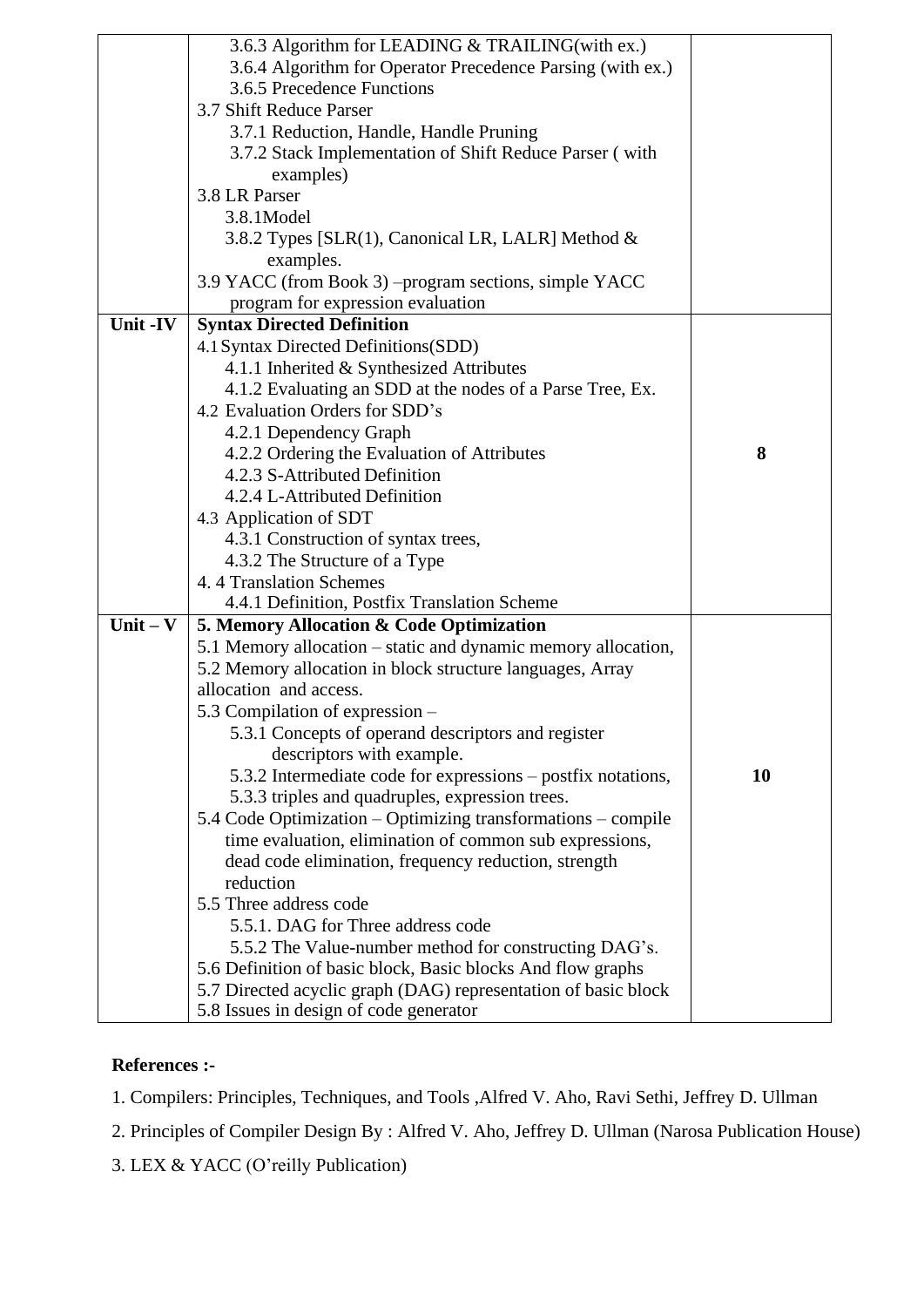# **SYLLABUS (CBCS) FOR T.Y.B.Sc. (Computer Science) (SEM-VI) Academic Year 2021-2022**

**Class:** T.Y.B.Sc. (Computer Science)(Semester-VI) **Paper Code**: COMP3603

**Title of paper:** Computer Network - II **Paper**: III

**Credit** -3 **No. of Lectures**: 48

**Pre-requisites:** Basics of computer networks covered last semester.

# **Learning Objectives:**

- To enable students to get sound understanding of additional Network concepts,
- Understand importance of network security and cryptography.
- To develop attitude and interest along with necessary knowledge and skills among the students to encourage them to do further academic studies / research in this area, after the completion of this Course.

**Learning Outcomes:** Learn the security concepts and techniques.

| Unit           | <b>Title &amp; Contents</b>                                                                                                                                                                                                                                                                                                                                                                                                                                                                                                                                                                                                                                                                                                                                                                                                                                                                                                                                        | No. of          |
|----------------|--------------------------------------------------------------------------------------------------------------------------------------------------------------------------------------------------------------------------------------------------------------------------------------------------------------------------------------------------------------------------------------------------------------------------------------------------------------------------------------------------------------------------------------------------------------------------------------------------------------------------------------------------------------------------------------------------------------------------------------------------------------------------------------------------------------------------------------------------------------------------------------------------------------------------------------------------------------------|-----------------|
| N <sub>0</sub> |                                                                                                                                                                                                                                                                                                                                                                                                                                                                                                                                                                                                                                                                                                                                                                                                                                                                                                                                                                    | <b>Lectures</b> |
| $\mathbf I$    | <b>The Network Layer</b><br>1.1 Design Issues Store-and-forward packet switching, Services Provided to<br>the Transport Layer, Implementation of Connectionless Service,<br>Implementation of Connection Oriented Service, Comparison of Virtual<br>Circuit and Datagram subnets<br>1.2 Logical Addressing IPV4 Addresses - Address Space, Notations, Classful<br>Addressing, Subnetting, Supernetting, Classless Addressing, Network<br>Address Translation(NAT), (Enough problems should be covered on<br>Addressing),<br>1.3 IPV4 Protocol Datagram Format, Fragmentation, Checksum, Options.<br>1.4 Routing Properties of routing algorithm, Comparison of Adaptive and<br>Non-Adaptive Routing Algorithms<br>1.5 Congestion Control – Definition, Factors of Congestion, Difference<br>between congestion control and flow control, General Principles of<br><b>Congestion Control, Congestion Prevention Policies</b><br>1.6 Network Layer Devices - Routers | 10              |
| $\mathbf{I}$   | <b>Address Mapping</b><br>Protocol(ARP)-Cache Memory, Packet Format, Encapsulation, Operation, Four<br>Different Cases, Proxy ARP, RARP, BOOTP, DHCP - Static Address<br>Allocation, Dynamic Address Allocation, Manual and automatic Configuration.                                                                                                                                                                                                                                                                                                                                                                                                                                                                                                                                                                                                                                                                                                               | 05              |
| III            | <b>The Transport Layer</b><br>3.1 Process-to-Process Delivery Client Server Paradigm, Multiplexing and<br>De-multiplexing, Connectionless Vs Connection-Oriented Service,<br>Reliable Vs Unreliable<br>3.2 User Datagram Protocol(UDP) Datagram Format, Checksum, UDP<br>operations, Use of UDP<br>3.3 Transmission Control Protocol (TCP) TCP Services - Process to-Process<br>Communication, Stream Delivery Service, sending and Receiving<br>Buffers, Segments, Full -Duplex Communication, Connection oriented<br>service, Reliable service.<br>3.4 TCP Features -Numbering System, Byte Number, Sequence Number,<br>Acknowledgement Number, Flow Control, Error Control, Congestion<br>Control<br>3.5 TCP Segment – Format                                                                                                                                                                                                                                   | 07              |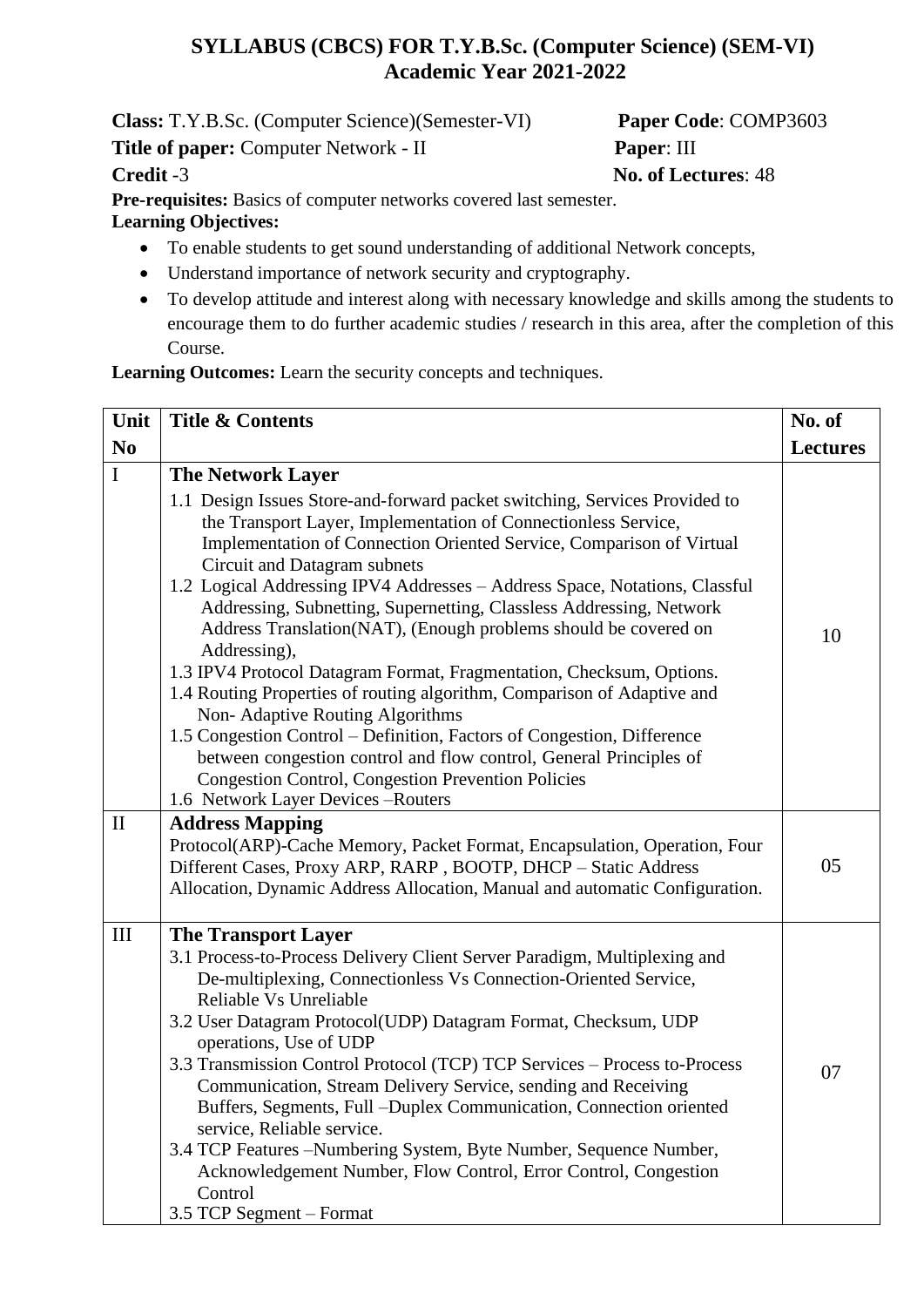| IV | <b>The Application Layer</b>                                                       |    |
|----|------------------------------------------------------------------------------------|----|
|    | 4.1 Domain Name System                                                             |    |
|    | • Name space-Flat name space, Hierarchical name space                              |    |
|    | · Domain Name Space -Label , Domain name, FQDN, PQDN                               |    |
|    | • Distribution of Domain Name Space-Hierarchy of name servers, zone, Root          |    |
|    | server, Primary and secondary servers.                                             |    |
|    | • DNS in the Internet: Generic domains, Country domains, inverse domain            |    |
|    | • Resolution-Resolver, mapping names to address, mapping addresses to              |    |
|    | names, recursive resolution, iterative resolution, caching                         |    |
|    | • DNS messages-Header                                                              |    |
|    | 4.2. Remote logging-Telnet: Time sharing Environment, Logging, NVT                 |    |
|    | Character set, Embedding Options, mode of operation                                | 10 |
|    | 4.3. Electronic Mail-                                                              |    |
|    | • Architecture-First scenario, second scenario, Third scenario, Fourth<br>scenario |    |
|    | • User agent-services of user agent, types of UA Format of e-mail                  |    |
|    | • MIME-MIME header                                                                 |    |
|    | • Message transfer agent-SMTP                                                      |    |
|    | • Message Access Agent: POP and IMAP                                               |    |
|    | 4.4. File Transfer - FTP-Communication over data control connection, File          |    |
|    | type, data structure, Transmission mode, anonymous FTP                             |    |
|    | 4.5. WWW- Architecture, Client, Server, URL, Cookies                               |    |
|    | 4.6. HTTP-HTTP transaction, messages                                               |    |
|    | 4.7 Devices – Gateways, Transport & Application gateways                           |    |
| V  | <b>Multimedia</b>                                                                  |    |
|    | Digitizing Audio and Video, Streaming stored Audio / Video,                        | 04 |
|    | Streaming Live Audio / Video, Real-Time Interactive Audio / Video                  |    |
|    | RTP, RTCP                                                                          |    |
| VI | <b>Cryptography and Network Security</b>                                           |    |
|    | 6.1 Introduction – Need of security, Security approaches, Security                 |    |
|    | Principles, Types of attacks.                                                      |    |
|    | 6.2. Cryptography concepts and Techniques - Plain text and cipher text,            |    |
|    | Encryption & Decryption, Categories of cryptography- Symmetric key,                |    |
|    | asymmetric key, comparison, Traditional ciphers Technique -                        |    |
|    | substitution cipher, Transposition cipher. (problem should be covered)             |    |
|    | 6.3. Symmetric key cryptography-                                                   |    |
|    | • Algorithm types and modes (ECB, CBC, CFB, OFB)                                   | 12 |
|    | • Symmetric key algorithm - DES, AES, IDEA                                         |    |
|    | 6.4. Asymmetric key cryptography-RSA                                               |    |
|    | 6.5. Security Services                                                             |    |
|    | • Message confidentiality-With Symmetric key cryptography, with                    |    |
|    | asymmetric key cryptography                                                        |    |
|    | • Message integrity-Document and fingerprint, message and message digest           |    |
|    | • Message authentication-MAC, HMAC                                                 |    |
|    | 6.6 Communication Security-Firewall, IP Security, Virtual Private Network          |    |
|    | (VPN)., Wireless Security, Web Security.                                           |    |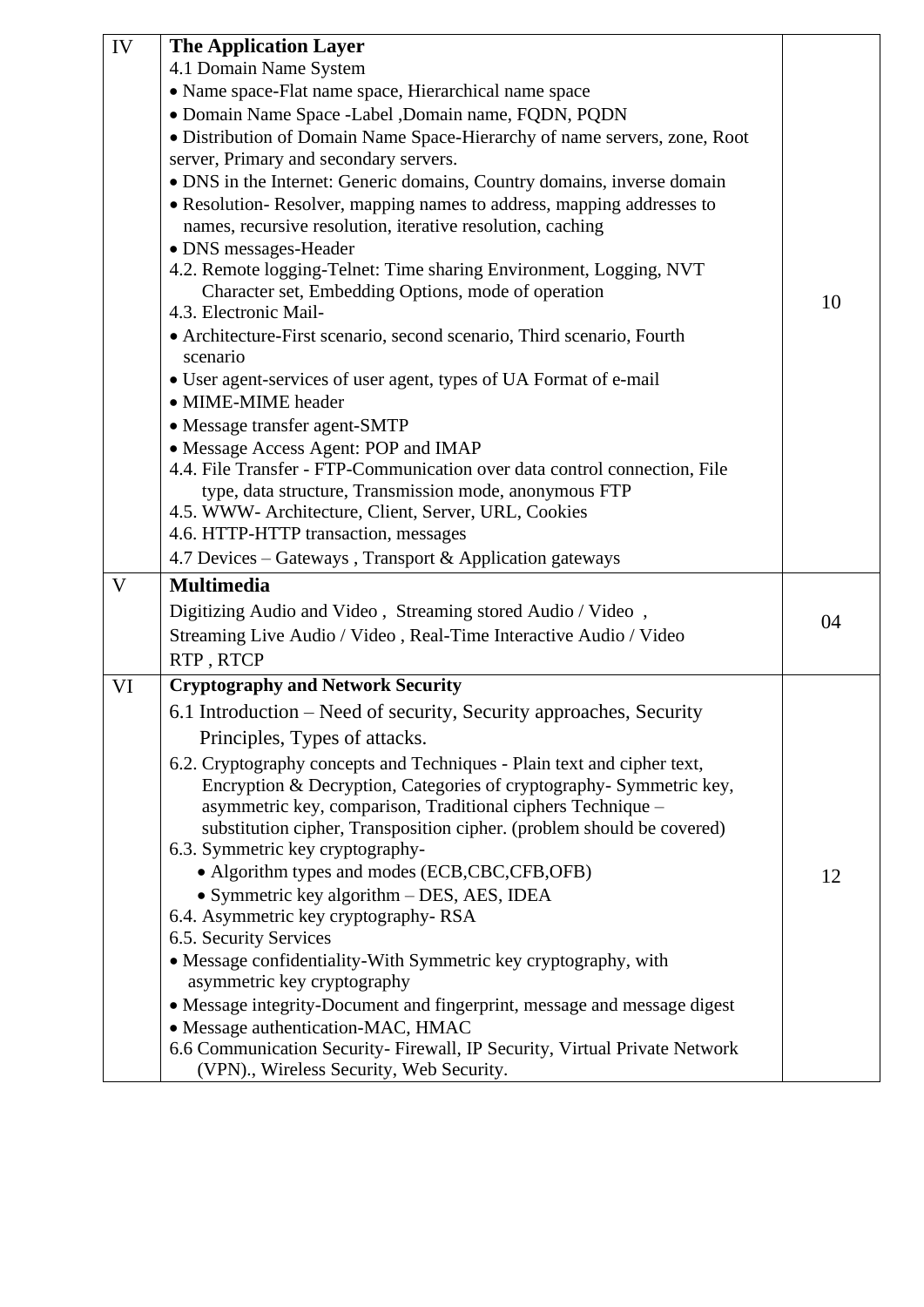# **Reference Books:**

- 1) Computer Networks by Andrew Tanenbaum, Pearson Education.[Latest Edition]
- 2) Data Communication and Networking by Behrouz Forouzan, TATA McGraw Hill. $[4<sup>th</sup>/5<sup>th</sup> Ed.]$
- 3) Networking All In One Dummies Wiley Publication.[5th Edition]
- 4) Cryptography and Network Security : Atul Kahate
- 5) Computer Network Security : Kizza, Springer
- 6) Network Security Harrington, Elsevie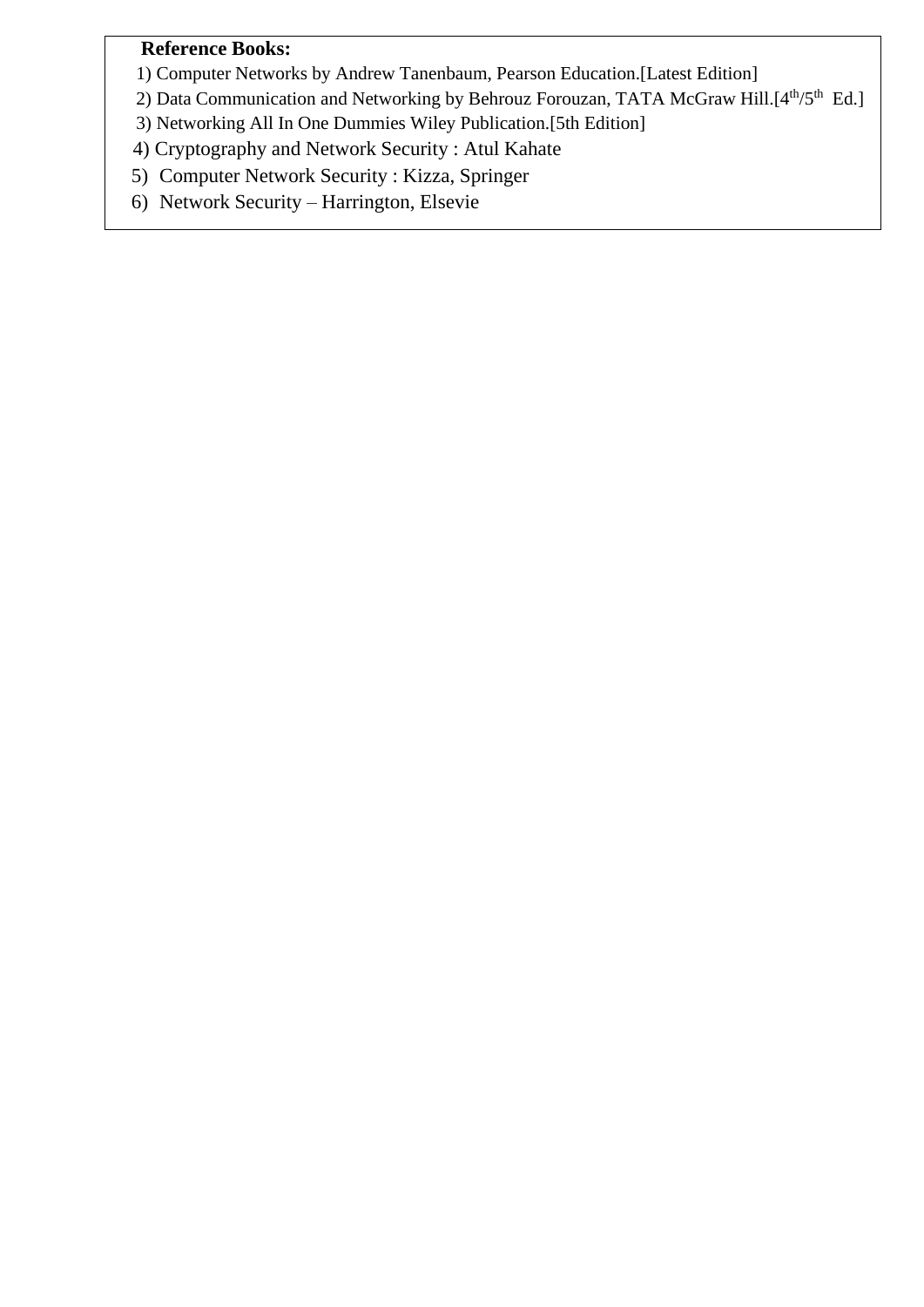# **SYLLABUS (CBCS) FOR T.Y.B.Sc. (Computer Science) (Semester-VI) (w.e.f. from Academic Year 2021-2022)**

**Class :** T.Y.B.Sc. (Computer Science) (Sem-VI) **Paper Code :** CSCO3604 **Title of Paper :** Web Development-II **Paper :** IV **Credits :** 03 (4 Lectures/Week) **No. of lectures :** 48 **Prerequisite** : Know the Core PHP **Objectives** :

- ➢ To learn the latest technologies used with PHP.
- ➢ To learn using JSON with PHP.
- ➢ To learn AJAX for applying dynamic changes to application.
- ➢ To learn package management.

**Outcome** : On completion of the course, student will be able to build dynamic website.

| <b>Chapter</b> | <b>Chapter name with Topics</b>            | <b>No. of Lectures</b> |
|----------------|--------------------------------------------|------------------------|
| No.            |                                            | <b>Required</b>        |
| 1.             | <b>Web Techniques</b>                      | 10                     |
|                | 1.1 Variables                              |                        |
|                | 1.2 Server information                     |                        |
|                | 1.3 Processing forms                       |                        |
|                | 1.4 Setting response headers               |                        |
|                | 1.5 State management                       |                        |
|                | 1.6 JWT(JSON Web Tokens)                   |                        |
|                | 1.7 JWT Vs Sessions                        |                        |
|                | 1.8 SSL                                    |                        |
| 2.             | <b>JSON</b> with PHP                       | 08                     |
|                | 2.1 Introduction to JSON                   |                        |
|                | 2.2 JSON syntax                            |                        |
|                | 2.3 Datatypes in JSON                      |                        |
|                | 2.4 JSON Vs XML                            |                        |
|                | 2.5 Encoding JSON in PHP                   |                        |
|                | 2.6 Decoding JSON in PHP                   |                        |
|                | 2.7 Accessing the decoded values           |                        |
|                | 2.8 Looping through the values             |                        |
| 3.             | <b>AJAX</b>                                | 10                     |
|                | 3.1 Introduction to AJAX                   |                        |
|                | 3.2 AJAX web application model             |                        |
|                | 3.3 AJAX-PHP framework                     |                        |
|                | 3.4 Performing AJAX validation             |                        |
|                | 3.5 Connecting database using php and AJAX |                        |
| 4.             | <b>Intermediate JavaScript</b>             | 14                     |
|                | 4.1 More Objects                           |                        |
|                | - Constructor Fuctions                     |                        |
|                | - Factory Functions                        |                        |
|                | - Constructor Method                       |                        |
|                | - new keyword                              |                        |
|                | 4.2 this                                   |                        |
|                | - this in methods                          |                        |
|                | - window scope                             |                        |
|                | - this in functions declarations           |                        |
|                | - this in events                           |                        |
|                | 4.3 Prototypes and ES6 Classes             |                        |
|                | - Built-in constructor functions           |                        |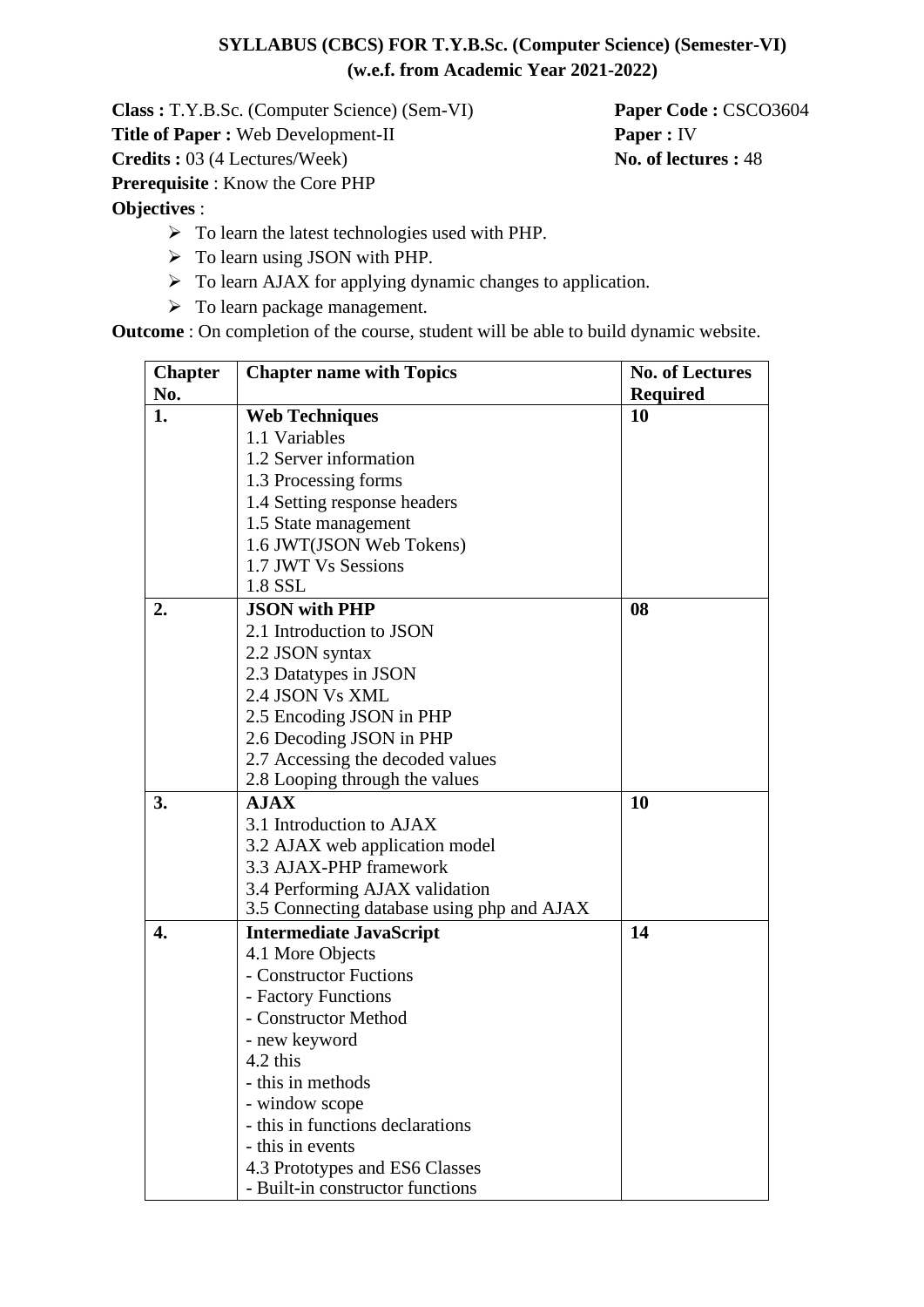| 06                                        |
|-------------------------------------------|
|                                           |
| 5.2 Frameworks like CodeIgniter, Symfony, |
|                                           |
|                                           |
|                                           |
|                                           |
|                                           |

# **References** :

1. Kevin Tatroe, Peter MacIntyre (2020), Programming PHP : Creating Dynamic Web Pages(4<sup>th</sup> ed.). O'Reilly.

# **Web References** :

- 1. https:/[/www.php.net/manual/en/manual.php](http://www.php.net/manual/en/manual.php)
- 2. https:/[/www.php-fig.org/](http://www.php-fig.org/)
- 3. https://phptherightway.com
- 4. https://w3schools.com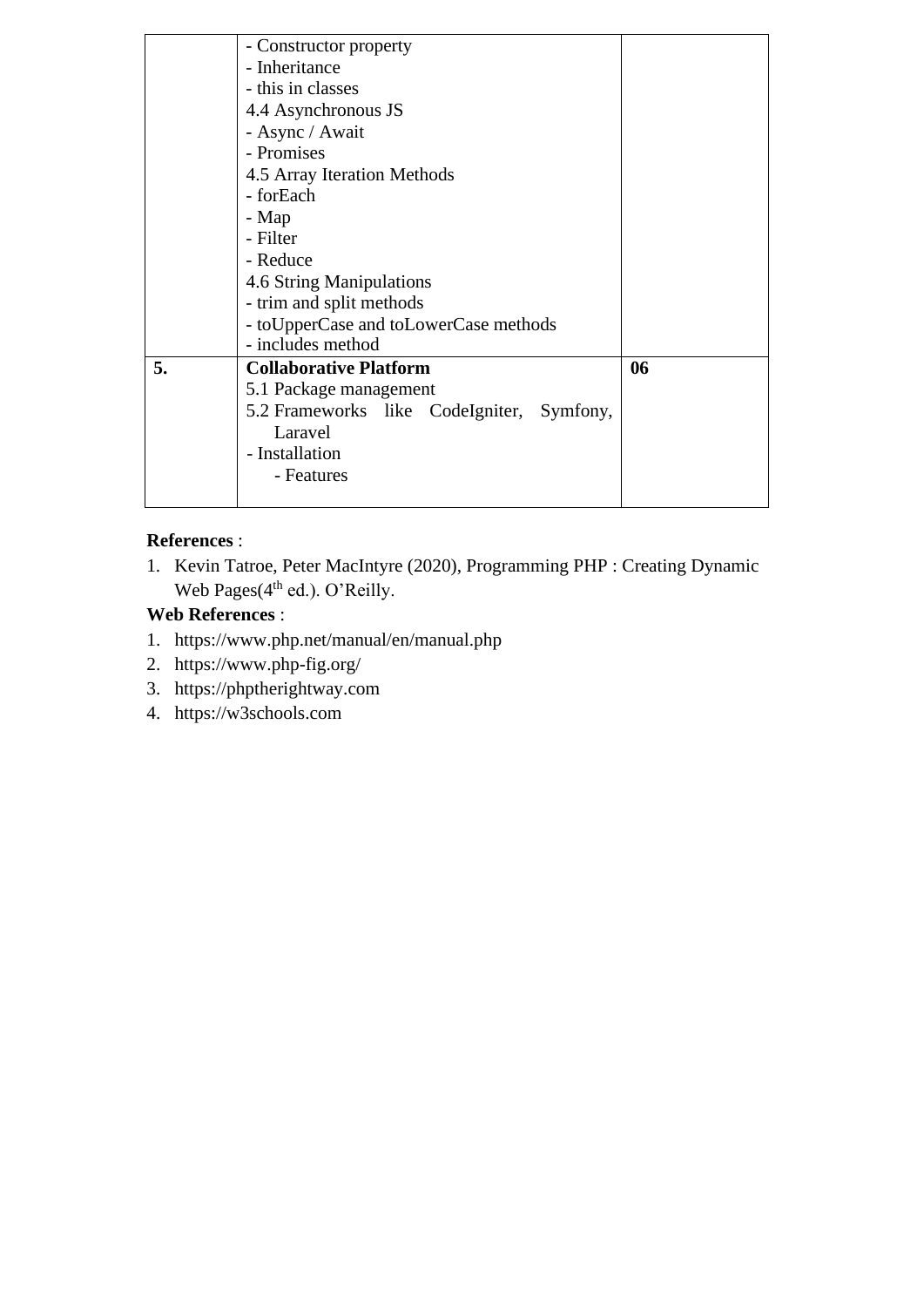# **SYLLABUS (CBCS) FOR T.Y.B. Sc. (Computer Science) (Semester- VI) (w.e.f from Academic Year 2021-2022)**

| <b>Class:</b> T.Y.B.Sc. (Computer Science) (Sem-VI)            | Paper Code: CSCO3605 |
|----------------------------------------------------------------|----------------------|
| <b>Title of Paper:</b> Advanced Java Technologies – Frameworks | <b>Paper:</b> V      |
| <b>Credit:</b> 3 (4 Lectures/Week)                             | No. of lectures: 48  |

**Aim**: To understand the design and implementation of Java Frameworks.

#### **Objectives**:

• To understand Structs, Hibernate and Spring Boot to develop Web Applications

#### **Learning Outcome:**

After the completion of this course student should understand Java Frameworks and capable to develop Web Development

| Unit<br>No. | <b>Chapter name with Topics</b>          | <b>No. of Lectures</b><br><b>Required</b> |
|-------------|------------------------------------------|-------------------------------------------|
| 1.          | <b>JSON</b>                              | 6                                         |
| 2.          | React                                    | 6                                         |
| 3.          | <b>Spring Boot</b>                       | 12                                        |
|             | 3.1 Introduction to Spring               |                                           |
|             | 3.2 Dependency Injection                 |                                           |
|             | 3.3 Spring AOP                           |                                           |
|             | 3.4 Spring JDBC                          |                                           |
|             | 3.5 Spring hibernate                     |                                           |
|             | 3.6 Spring JDBC Transaction Management   |                                           |
|             | 3.7 Spring MVC                           |                                           |
|             | 3.8 SOA and Web services                 |                                           |
| 4.          | Hibernate                                | 12                                        |
|             | 4.1 Hibernate Basics                     |                                           |
|             | 4.2 Hibernate ORM Features               |                                           |
|             | 4.3 Hibernate project                    |                                           |
|             | 4.4 Hibernate Annotations                |                                           |
|             | 4.5 Hibernate CRUD Operations            |                                           |
|             | 4.6 HQL                                  |                                           |
|             | 4.7 Native SQL query and Criterial Query |                                           |
|             | 4.8 Caching in Hibernate                 |                                           |
|             | 4.9 Transaction Management               |                                           |
| 5.          | Struts2                                  | 12                                        |

# **Reference:**

- 1. <https://spring.io/>
- 2. <https://hibernate.org/>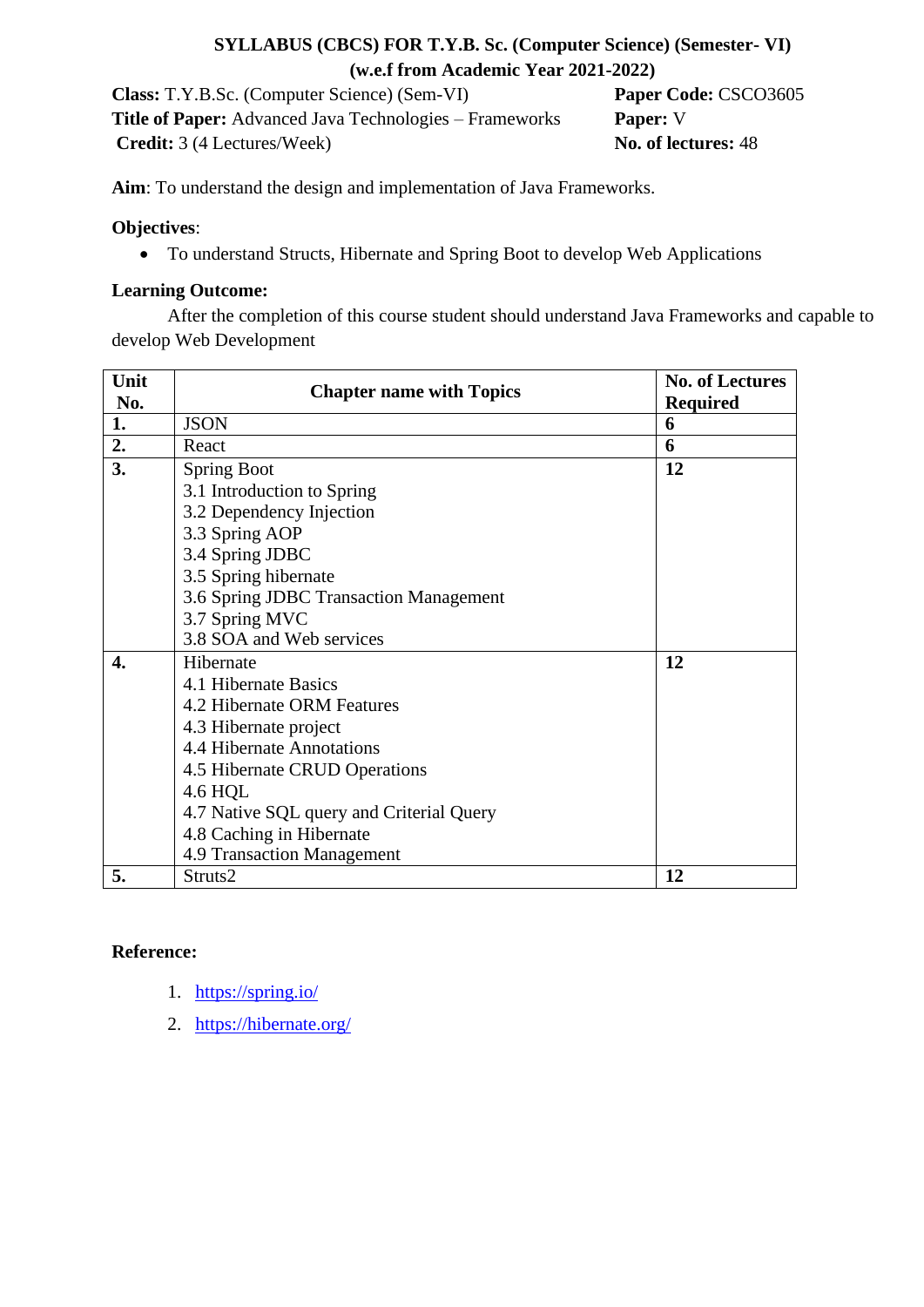# **SYLLABUS (CBCS) FOR T.Y.B. Sc. (Computer Science) (Semester- VI)**

#### **(w.e.f from Academic Year 2021-2022)**

**Class:** T.Y.B.Sc. (Computer Science) (Sem-VI) **Paper Code:** CSCO3606 **Title of Paper:** Software Metrics and Project Management **Paper:** VI **Credit:** 3 (4 Lectures/Week) **No. of lectures:** 48

**Prerequisites :** Knowledge of Software Engineering

**Aim :** To Understand Software metrics and project management and their applicability.

# **Objectives:**

- To know of how to do project planning for the software process.
- To learn the cost estimation techniques during the analysis of the project.
- To understand the quality concepts for ensuring the functionality of the software

| <b>Title and Contents</b> |                                                                                                                                                                                                                                                                                                                                                                                                                                                                                                                                                                                  | No. of<br><b>Lectures</b> |
|---------------------------|----------------------------------------------------------------------------------------------------------------------------------------------------------------------------------------------------------------------------------------------------------------------------------------------------------------------------------------------------------------------------------------------------------------------------------------------------------------------------------------------------------------------------------------------------------------------------------|---------------------------|
|                           | SOFTWARE PROJECT MANAGEMENT CONCEPTS                                                                                                                                                                                                                                                                                                                                                                                                                                                                                                                                             |                           |
| <b>UNIT1</b>              | 1.1 Introduction to Software Project Management:<br>Project phase and project life Cycle, Organizational<br>structure.<br>1.2 An Overview of Project Planning: Select,<br>Identifying Project scope and objectives, infrastructure,<br>project products and Characteristics. Estimate efforts,<br>Identify activity risks, and allocate resources- TQM, Six<br>Sigma<br>1.3 Software Quality: defining software quality,<br>ISO9126, External Standards.<br>1.4 Project Plan development and Execution, Change control,<br>Configuration Management, Activity Planning, Schedule | 08                        |
| <b>UNIT2</b>              | Development and Control<br><b>OVERVIEW OF PROJECT MANAGEMENT COMPONENTS</b><br>2.1 Project Integration Management<br>2.2 Project Scope Management<br>2.3 Project Time Management<br>2.4 Project Cost Management<br>2.5 Project Quality Management<br>2.6 Project Human Resource Management<br>2.6 Project Communications Management<br>2.7 Project Risk Management<br>2.8 Project Procurement Management<br>2.9 Project Stakeholder Management                                                                                                                                   | 10                        |
| <b>UNIT3</b>              | SOFTWARE EVALUATION AND COSTING<br>3.1 Project Evaluation: Strategic Assessment, Technical<br>Assessment, cost-benefit analysis, flow forecasting, cost-<br>benefit evaluation techniques, Risk Evaluation.<br>3.2 Selection of Appropriate Project approach: Choosing<br>technologies, choice of process models, structured methods.                                                                                                                                                                                                                                            | 04                        |
| <b>UNIT4</b>              | SOFTWARE ESTIMATION TECHNIQUES<br>4.1 Software Effort Estimation: Problems with Over and under<br>estimations, Basis of software Estimation, Software<br>estimation techniques, expert Judgment, Estimating by<br>analogy.<br>4.2 Activity Planning: Project schedules, projects and activities,<br>sequencing and scheduling Activities, networks planning                                                                                                                                                                                                                      | 10                        |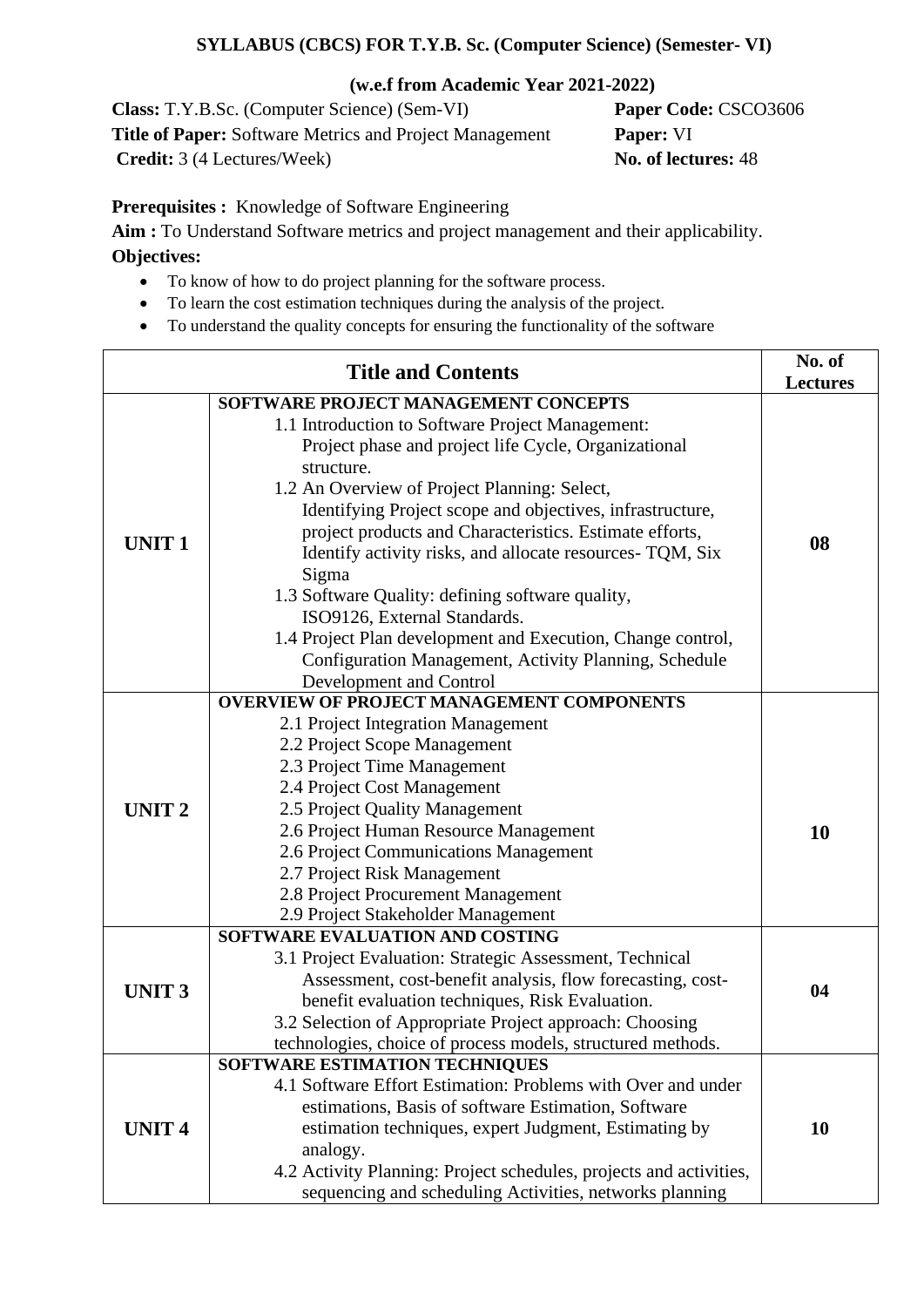|                   | models, Formulating a network model                            |    |
|-------------------|----------------------------------------------------------------|----|
|                   | <b>RISK MANAGEMENT</b>                                         |    |
|                   | 5.1 Risk Management: Nature of Risk, Managing                  |    |
|                   | Risk, Risk Identification and Analysis, Reducing the Risk.     |    |
| UNIT <sub>5</sub> | 5.2 Resource Allocation: Scheduling resources, Critical Paths, | 06 |
|                   | Cost scheduling,                                               |    |
|                   | 5.3 Monitoring and Control: Creating Framework, cost           |    |
|                   | monitoring, prioritizing monitoring.                           |    |
| <b>UNIT 6</b>     | <b>INTRODUCTION TO SOFTWARE PROJECT METRICS</b>                |    |
|                   | 6.1 Introduction to Software Project Metrics, Types Of         |    |
|                   | Software Project Metrics, Scope of Software Project            |    |
|                   | Metrics , Software metrics and Data collection,                |    |
|                   | 6.2 Metrics Measurement: Measurement and prediction,           |    |
|                   | Resource measurement, Productivity Measurement,                |    |
|                   | Mapping measurement activities, Measurement tool, Role         |    |
|                   | of Measures (Analyst, tools, Plans, Revision Plans,            | 10 |
|                   | 6.3 Quality Measurement- Quality Standards                     |    |
|                   | (ISO, MC-Call, CMM, PSP/TSP)                                   |    |
|                   | 6.4 Globalization issues in project management                 |    |
|                   | (Evaluation, Advantages, Dis-advantages)                       |    |
|                   | 6.5 Impact of the internet on project management               |    |
|                   | (effect on management activities)                              |    |
|                   | 6.6 CASE Studies Software project Management                   |    |

# **OUTCOMES:**

- Understand the activities during the project scheduling of any software application.
- Learn the risk management activities and the resource allocation for the projects.
- Can apply the software estimation and recent quality standards for evaluation of the
- Software projects Acquire knowledge and skills needed for the construction of highly reliable software project
- Able to create reliable, replicable cost estimation that links to the requirements of project planning and managing.

# **REFERENCES:**

- 1. Bob Hughes & Mike Cotterell, "Software Project Management", Tata McGraw- Hill Publications, Fifth Edition 2012
- 2. Futrell , "Quality Software Project Management", Pearson Education India, 2008
- 3. Gobalswamy Ramesh, "Managing Global Software Projects", Tata McGraw Hill Publishing Company, 2003
- 4. Richard H.Thayer "Software Engineering Project Management", IEEE Computer Society
- 5. S. A. Kelkar," Software Project Management" PHI, New Delhi, Third Edition ,2013
- 6. Roger Pressman "ISE Software Engineering: A Practitioner's Approach" ISE HED IRWIN COMPUTER SCIENCE 9th Edition 2019
- 7. Kathy Schwalbe "Information Technology Project Management"Cengage Learning Canada Inc. 9<sup>th</sup> Edition
- 8. Norman Feton, Shari Lawrence pfleeger : Software Metrics : A rigorous and Practical Approch"PWS Publishing Company, 1997 2nd Edition
- 9. [http://en.wikipedia.org/wiki/Comparison\\_of\\_project\\_management\\_softwar](http://en.wikipedia.org/wiki/Comparison_of_project_management_softwar)
- 10. [http://www.ogc.gov.uk/methods\\_prince\\_2.asp](http://www.ogc.gov.uk/methods_prince_2.asp)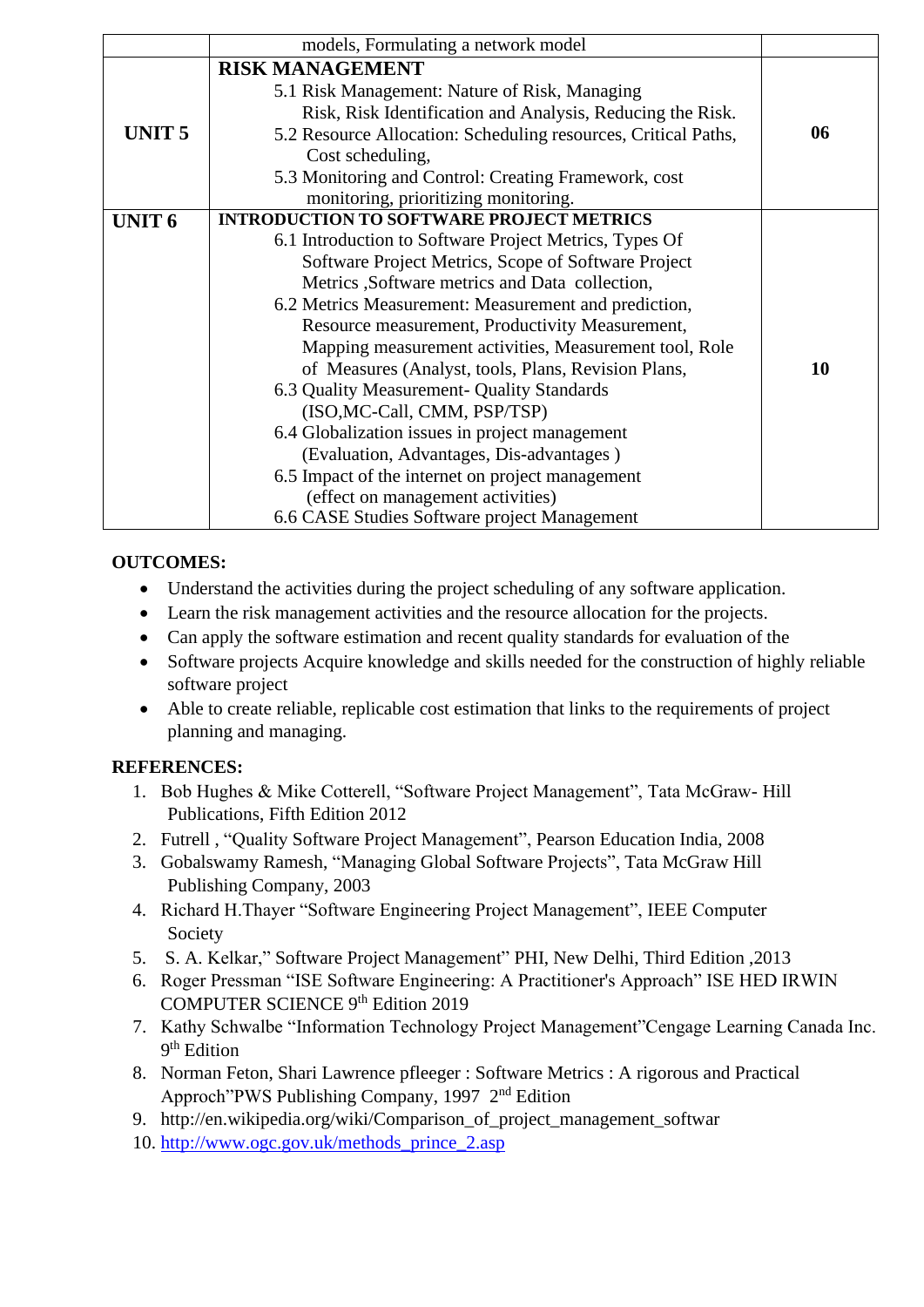# **SYLLABUS (CBCS) FOR T.Y.B. Sc. (Computer Science) (Semester- VI)**

# **(w.e.f from Academic Year 2021-2022)**

**Class:** T.Y.B.Sc. (Computer Science) (Sem-VI) **Paper Code:** CSCO3607 **Title of Paper:** Lab Course-I (on CSCO3202) **Paper:** VII Lab Course - I **Credit:** 3 ( 3 Hr. Practical / Week/batch) **No of Practical :** 14

| Assignment | <b>Name of Assignment</b>        | <b>No of Practical</b>   |
|------------|----------------------------------|--------------------------|
| No.        |                                  | <b>Sessions Required</b> |
|            | <b>Deadlock</b>                  | 02                       |
| 2.         | File Management                  | 04                       |
| 3.         | Disk Scheduling                  | 04                       |
| 4.         | Real Time Scheduling             | 02                       |
| 5.         | Case Study on any one type of OS | 02                       |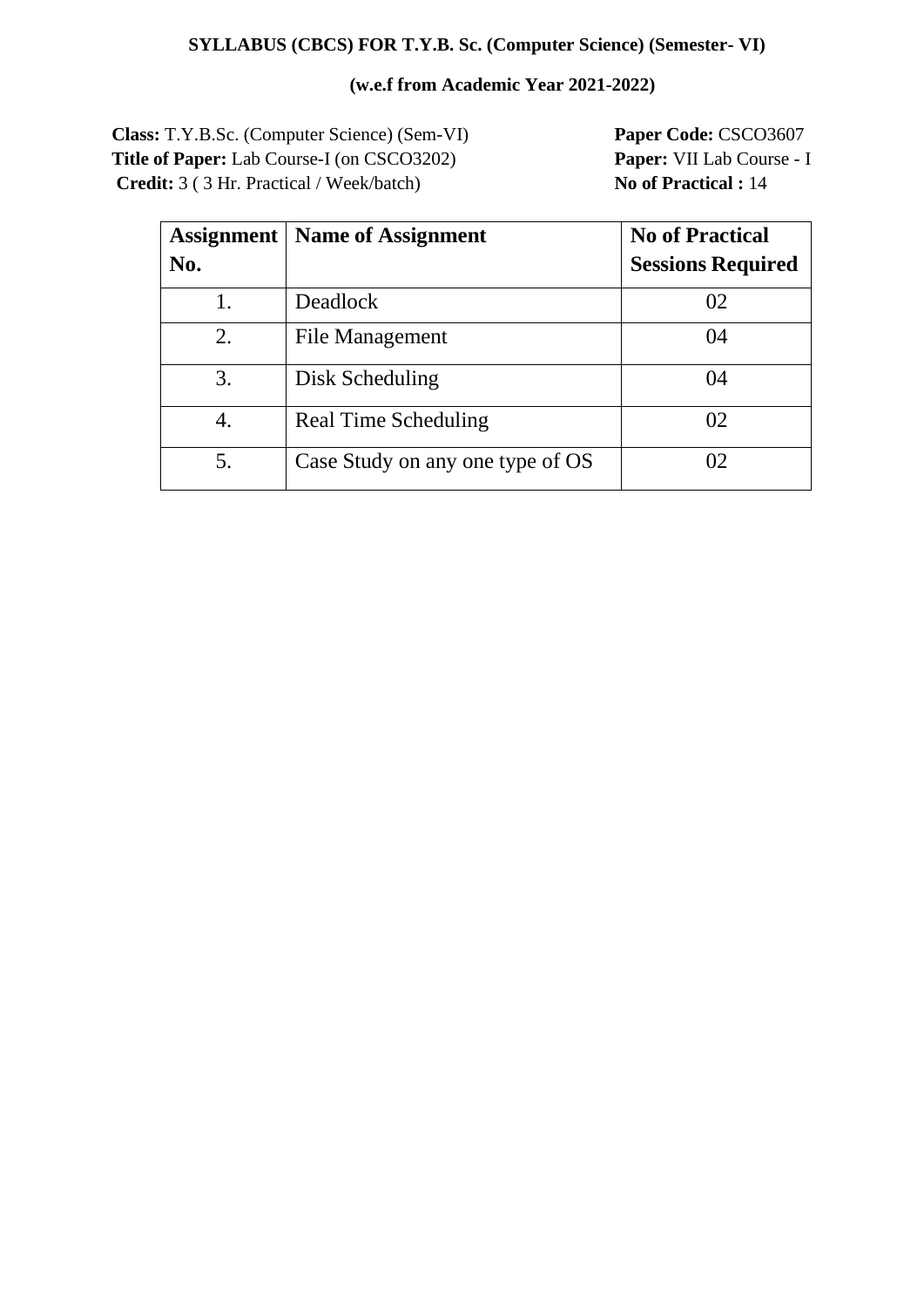# **SYLLABUS (CBCS) FOR T.Y.B. Sc. (Computer Science) (Semester- VI) (w.e.f from Academic Year 2021-2022)**

**Class:** T.Y.B.Sc. (Computer Science) (Sem-VI) **Paper Code:** CSCO3608 **Title of Paper:** Lab. Course – II : Advanced Java Tech–Frameworks And Mini Project using JAVA. **Paper:** VIII Lab Course –II

**Credit:** 3 (3 Hr. Practical/Week/batch) **No. of Practical: 13**

# **LAB WORKBOOK**

| <b>Chapter No.</b> | <b>Chapter name with Topics</b> |
|--------------------|---------------------------------|
| 1.                 | <b>JSON</b>                     |
|                    | Set A -                         |
|                    | Assignment 1                    |
|                    | Assignment 2                    |
|                    | Set $B -$                       |
|                    | Assignment 1                    |
|                    | Assignment 2                    |
| 2.                 | React                           |
|                    | Set A -                         |
|                    | Assignment 1                    |
|                    | Assignment 2                    |
|                    | Set $B -$                       |
|                    | Assignment 1                    |
|                    | Assignment 2                    |
| 3.                 | <b>Spring Boot</b>              |
|                    | Set A -                         |
|                    | Assignment 1                    |
|                    | Assignment 2                    |
|                    | Set $B -$                       |
|                    | Assignment 1                    |
|                    | Assignment 2                    |
| 4.                 | Hibernate                       |
|                    | Set A -                         |
|                    | Assignment 1                    |
|                    | Assignment 2                    |
|                    | Set $B -$                       |
|                    | Assignment 1                    |
|                    | Assignment 2                    |
| 5.                 | Struts2                         |
|                    | Set A -                         |
|                    | Assignment 1                    |
|                    | Assignment 2                    |
|                    | Set $B -$                       |
|                    | Assignment 1                    |
|                    | Assignment 2                    |